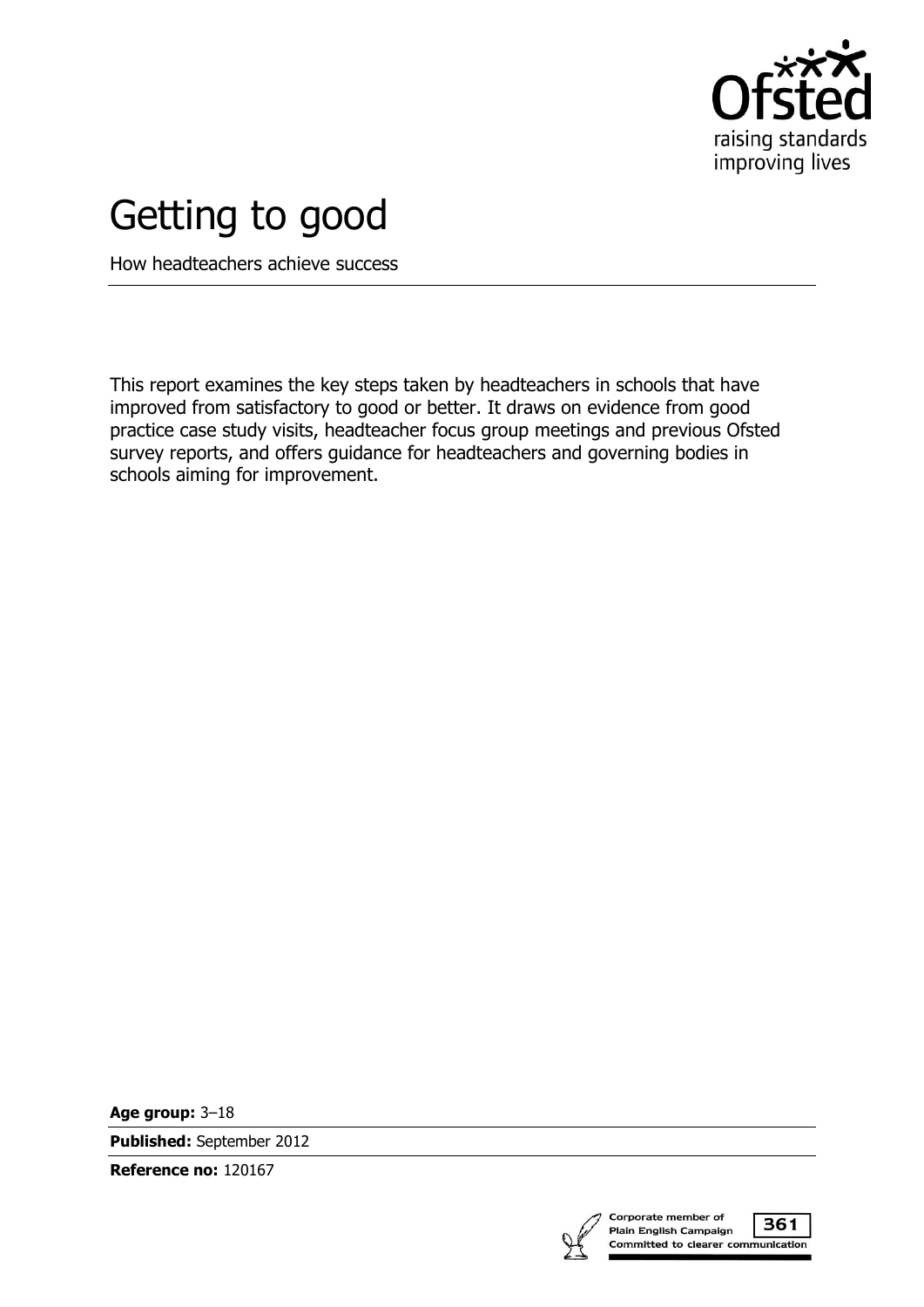The Office for Standards in Education, Children's Services and Skills (Ofsted) regulates and inspects to achieve excellence in the care of children and young people, and in education and skills for learners of all ages. It regulates and inspects childcare and children's social care, and inspects the Children and Family Court Advisory Support Service (Cafcass), schools, colleges, initial teacher training, work-based learning and skills training, adult and community learning, and education and training in prisons and other secure establishments. It assesses council children's services, and inspects services for looked after children, safeguarding and child protection.

If you would like a copy of this document in a different format, such as large print or Braille, please telephone 0300 123 1231, or email enquiries@ofsted.gov.uk.

You may reuse this information (not including logos) free of charge in any format or medium, under the terms of the Open Government Licence. To view this licence, visit www.nationalarchives.gov.uk/doc/open-government-licence/, write to the Information Policy Team, The National Archives, Kew, London TW9 4DU, or email: psi@nationalarchives.gsi.gov.uk.

This publication is available at www.ofsted.gov.uk/resources/120167.

To receive regular email alerts about new publications, including survey reports and school inspection reports, please visit our website and go to 'Subscribe'.

Piccadilly Gate Store Street Manchester M1 2WD

T: 0300 123 1231 Textphone: 0161 618 8524 E: enquiries@ofsted.gov.uk W: www.ofsted.gov.uk

No. 120167 © Crown copyright 2012

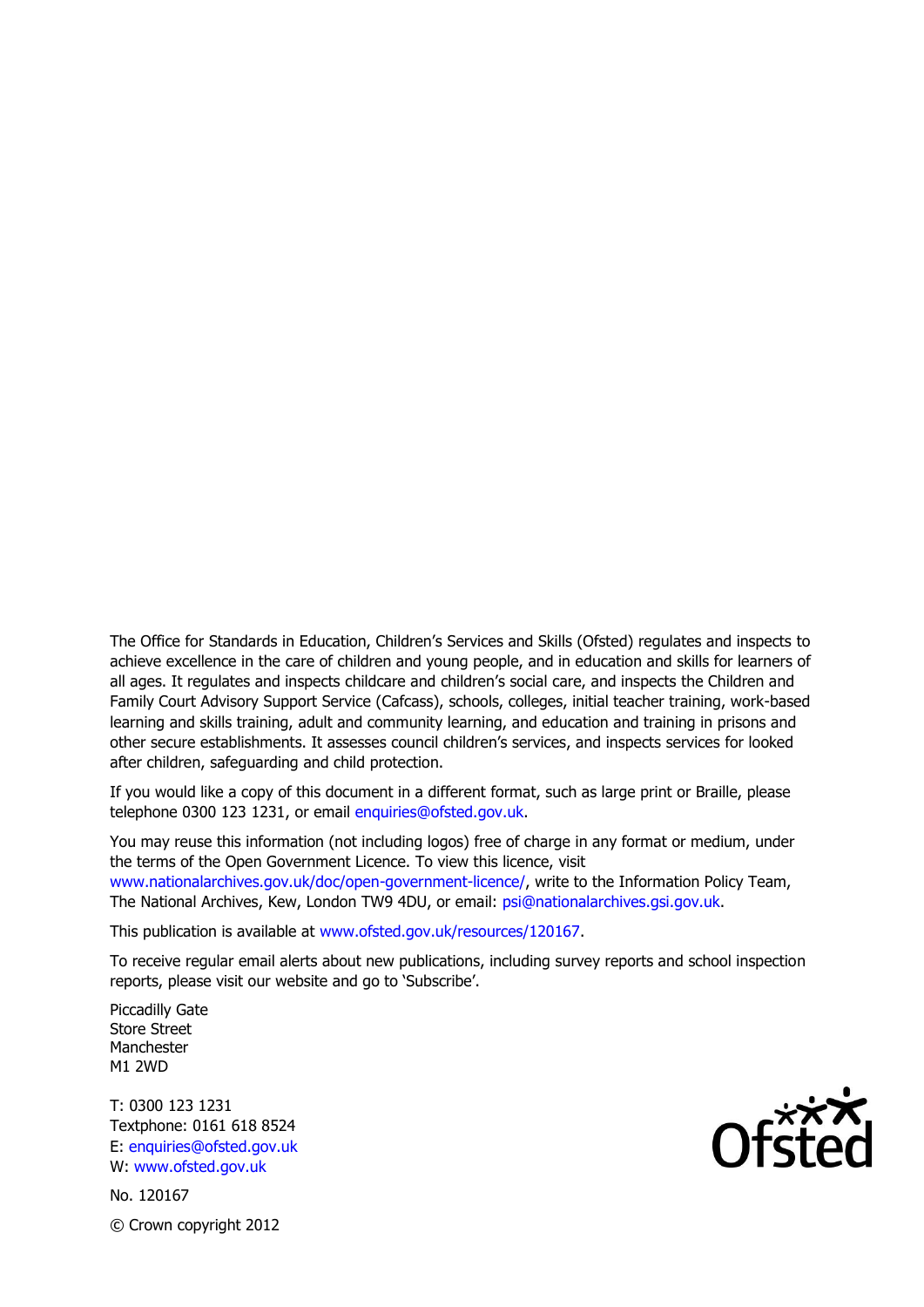# **Contents**

| <b>Executive summary</b>                                                 | 4  |
|--------------------------------------------------------------------------|----|
| <b>Getting started: raising expectations</b>                             | 5  |
| Communicating the vision                                                 | 5  |
| Strengthening the environment for improvement                            | 5  |
| Courage not compromise                                                   | 6  |
| <b>Moving to good</b>                                                    | 6  |
| Holding to account                                                       | 6  |
| Performance management and professional development                      | 9  |
| A curriculum fit for purpose                                             | 14 |
| Effective governance                                                     | 16 |
| Sustaining improvement: good and beyond                                  | 17 |
| A learning community                                                     | 17 |
| Greater pupil and parental engagement                                    | 18 |
| Corporate responsibility                                                 | 19 |
| Nurturing leadership at all levels                                       | 19 |
| The background to this survey                                            | 20 |
| The context                                                              | 20 |
| Methodology                                                              | 21 |
| <b>Further information</b>                                               | 22 |
| <b>Annex A: Contributing providers</b>                                   | 23 |
| Providers visited with hyperlinks to good practice examples              | 23 |
| Schools represented at the focus group meetings attended by headteachers | 24 |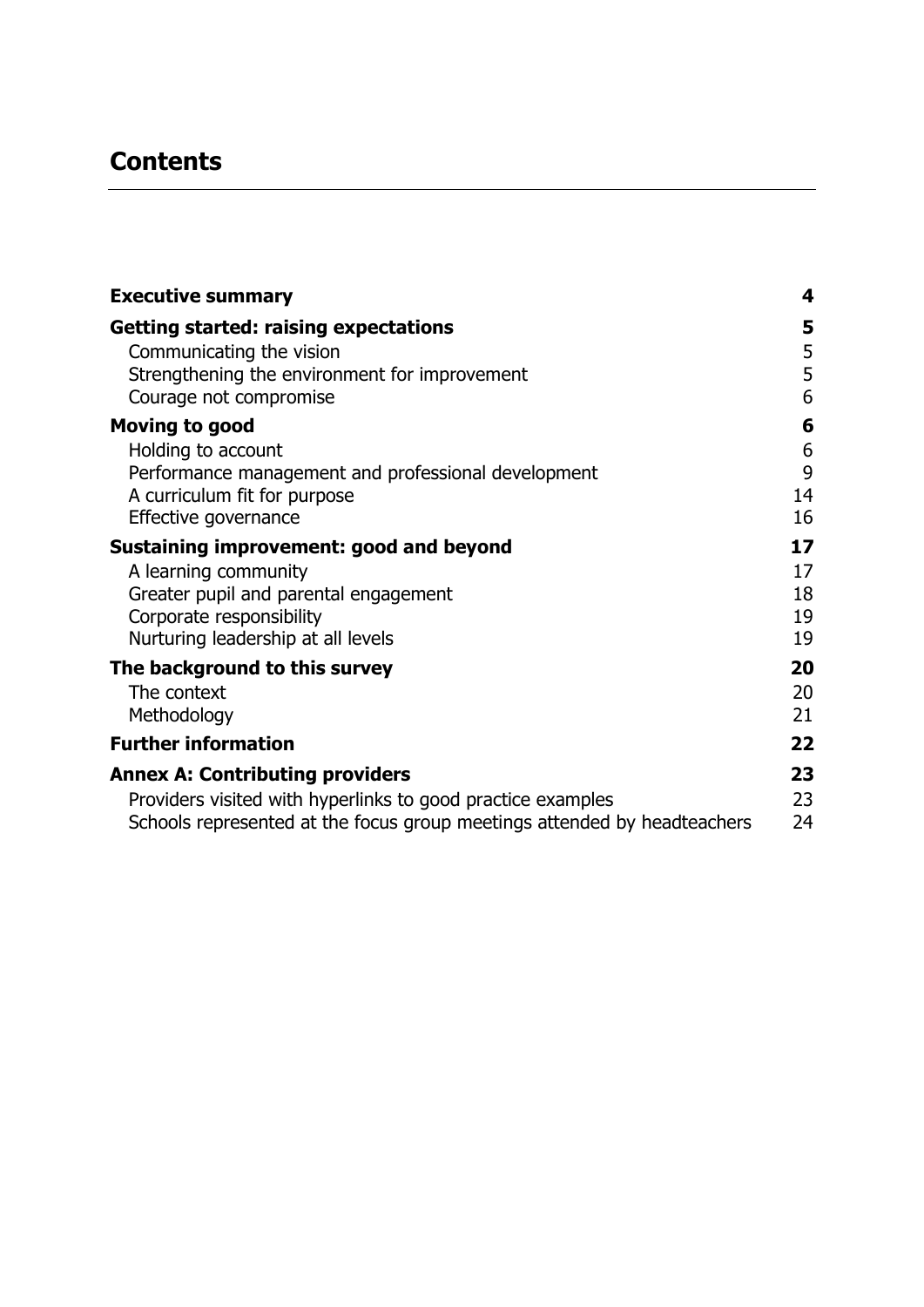

## <span id="page-3-0"></span>**Executive summary**

'Unless we have headteachers who take on the difficult challenges of schools performance and adopt a no excuses culture, we are never going to make the improvements we need.' Sir Michael Wilshaw, HMCI, February  $2012<sup>1</sup>$ 

Determined and resolute leadership from the headteacher is crucial to improving schools that require improvement. Those headteachers with a successful track record of leading schools from being judged 'satisfactory' to becoming good or better, share some common leadership characteristics. They are absolutely clear that improving teaching and learning is at the heart of what needs to be done, they communicate their high expectations of staff and pupils effectively, and they lead by example, modelling the behaviour they want from their staff.

These heads refuse to be distracted from their core purpose of school improvement and take decisive steps to ensure that their vision is not compromised by weak teaching or poor leadership within the school. No excuse for mediocrity is acceptable. They will accept nothing less than good behaviour from all pupils. They are not afraid to hold challenging conversations which often lead to staff leaving schools. Typically these headteachers take a more didactic approach while they first build the leadership capacity of senior and middle leaders within their school, including governors.

Often headteachers charged with improving schools previously judged satisfactory had inherited systems that were not fit for purpose. Too often the curriculum was a 'one size fits all' model which did not meet the needs of all the pupils. Performance management procedures frequently lacked impact. Where schools have remained stubbornly satisfactory it is fundamentally because the actions taken by leaders have insufficient impact on driving up the quality of teaching. $2$ 

Headteachers in improving schools know that to build capacity and sustain improvement they need robust management systems to hold staff to account for their leadership and teaching. For example, they use close measuring and tracking of pupils' progress and monitoring and evaluation procedures that are sharply focused on their priorities for improvement.

These heads also build up the effectiveness of their own governing bodies, often from a position of relative weakness so they become equipped to hold the school's leaders to account and influence the strategic development of the school. Building up capacity and shared ambition in this way means headteachers can move away from

 $\overline{a}$ 

 $<sup>1</sup>$  'High expectation, no excuses – Sir Michael Wilshaw HMCI outlines changes to Ofsted inspection in</sup> drive to deliver a good education for all', press release (NR2012-08), 9 February 2012; [www.ofsted.gov.uk/news/nr201208.](http://www.ofsted.gov.uk/news/nr201208)<br><sup>2</sup> A finding in the report.*Schools tha*i

A finding in the report Schools that stay satisfactory (110151), Ofsted, 2011; [www.ofsted.gov.uk/resources/110151.](http://www.ofsted.gov.uk/resources/110151)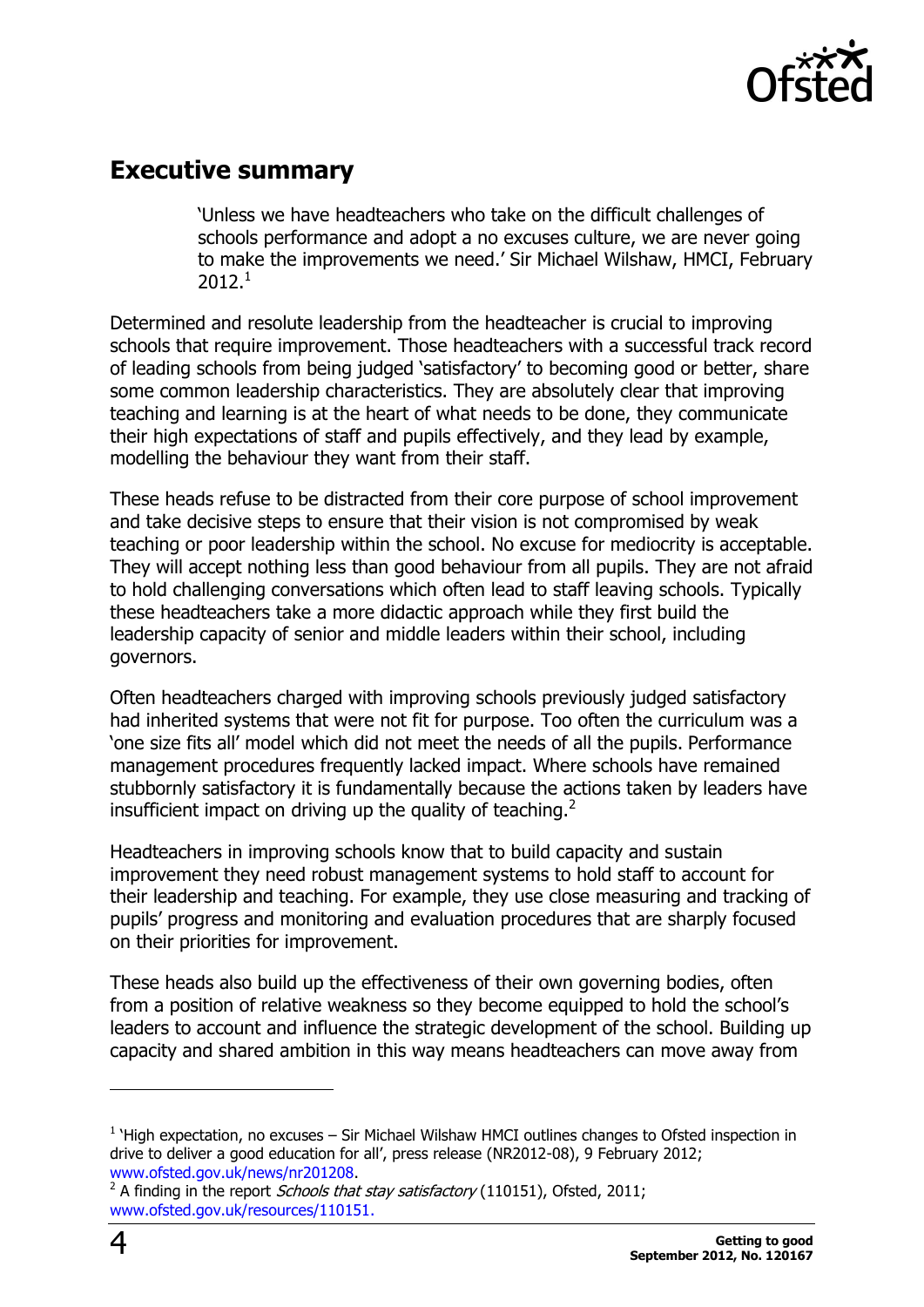

a strongly didactic approach when the school has the capacity to sustain and build on its improvement. The staff in the schools visited in this survey had a 'can do' approach and genuinely shared responsibility for improvement; no one is making excuses for poor pupil outcomes any more.

# <span id="page-4-0"></span>**Getting started: raising expectations**

Headteachers demonstrated professional courage by giving difficult messages unequivocally; they implemented non-negotiable actions early on… All the headteachers identified non-negotiable behaviour that they expected from staff in order to promote consistency.<sup>3</sup>

#### <span id="page-4-1"></span>**Communicating the vision**

- 1. It was primarily the headteachers who drove improvement in the schools visited in this survey. Of the 12 schools visited, 11 had appointed a new headteacher no more than two years prior to the previous inspection where the school was judged satisfactory. There were some strong shared themes in their vision for improving their schools. They:
	- $\blacksquare$  insisted that all pupils could achieve highly regardless of background
	- $\blacksquare$  established a non-negotiable requirement for good teaching; satisfactory teaching was not good enough
	- $\blacksquare$  accepted nothing less than good behaviour from pupils
	- $\blacksquare$  expected teachers and leaders to improve their work and to be responsible for their own development
	- changed the curriculum so that it met the needs of all pupils.

#### <span id="page-4-2"></span>**Strengthening the environment for improvement**

- 2. Headteachers established an effective senior leadership team with the right skills and attitude to drive improvement. In seven of the schools visited this resulted in senior staff leaving the school and being replaced.
- 3. They issued explicit guidelines on what constitutes good teaching and learning. In the early stages inadequate teaching was identified and headteachers were rigorous in eradicating it. This often resulted in the weakest teachers leaving. However, in all the schools visited there were teachers whose practice had previously been weak who had risen to the challenge and were now teaching good or better lessons.

<sup>&</sup>lt;sup>3</sup> Sustaining improvement: the journey from special measures (070221), Ofsted, 2008; [www.ofsted.gov.uk/resources/070221.](http://www.ofsted.gov.uk/resources/070221)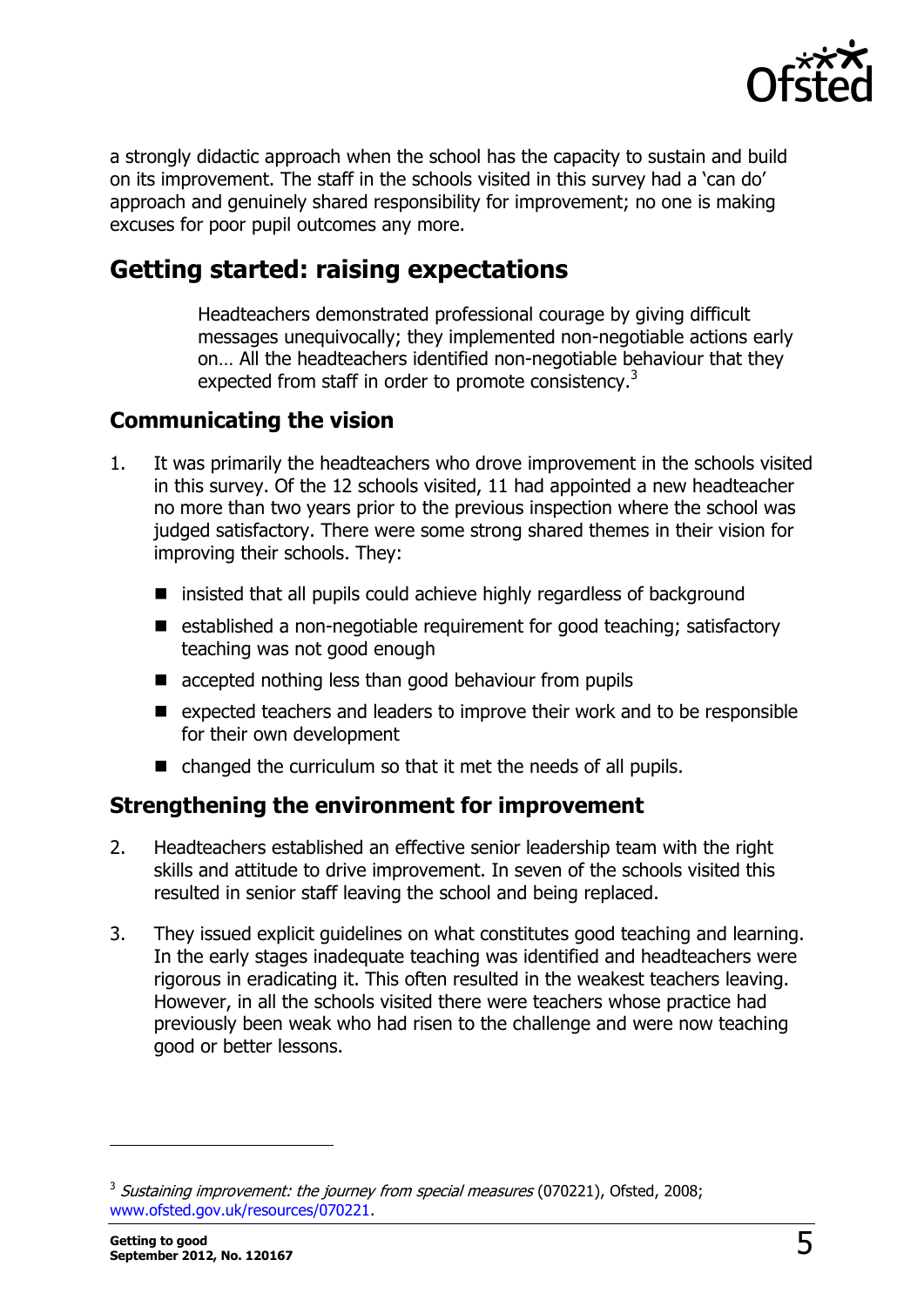

In one school visited, the first priority was to rapidly improve the quality of teaching and learning because of the very low attainment of pupils when they left the school. The school is situated in one of the 10% most deprived boroughs in the country. Little was expected of pupils from the school community. The headteacher quickly established with staff and governors that this was totally unacceptable. The governing body were enthused by her vision for the school, but needed training and support to fulfil their role. The biggest challenge was for the teaching staff and school leaders. non-negotiable expectations of teaching and learning was established. Leadership at all levels was inconsistent at the time so it was necessary to take a didactic approach. Teachers found it uncomfortable, but it had the desired impact of rapidly improving the pupils' education. Monitoring and evaluation procedures were relentless in ensuring that all staff complied consistently with the requirements to improve learning. Performance management procedures were rapidly strengthened so that staff were rigorously held to account for their work. For some this was unwelcome and following challenging conversations they left the school.

- 4. Headteachers and senior leaders led by example. They demonstrated how they wanted inappropriate behaviour dealt with and raised expectations among pupils of how to behave.
- 5. The physical environment was improved. In six schools visited improving the environment for learning for teachers and pupils had reinforced for staff that although they were in a very challenging situation, they were valued.
- 6. In all the schools visited the headteacher changed the way staff and governors worked to ensure greater focus on the school's core purpose of improving teaching and learning and raising standards. In five schools the nature of staff meetings was changed so that they focused on developing teaching, where previously they had dealt with routine management issues. Headteachers also found ways of devolving the management of other issues such as finances so that they had more time to focus on the leadership of teaching and learning.

## <span id="page-5-0"></span>**Courage not compromise**

7. The leaders of these schools were not afraid to hold challenging conversations to ensure that high expectations were not compromised by weaknesses in the performance and the attitude of staff. In all cases this approach led to changes in attitudes across the whole school over time.

# <span id="page-5-1"></span>**Moving to good**

## <span id="page-5-2"></span>**Holding to account**

#### **Monitoring and evaluation**

8. Rigorous monitoring and evaluation procedures were needed to identify the strengths and weaknesses of teaching, learning and leadership. In the earliest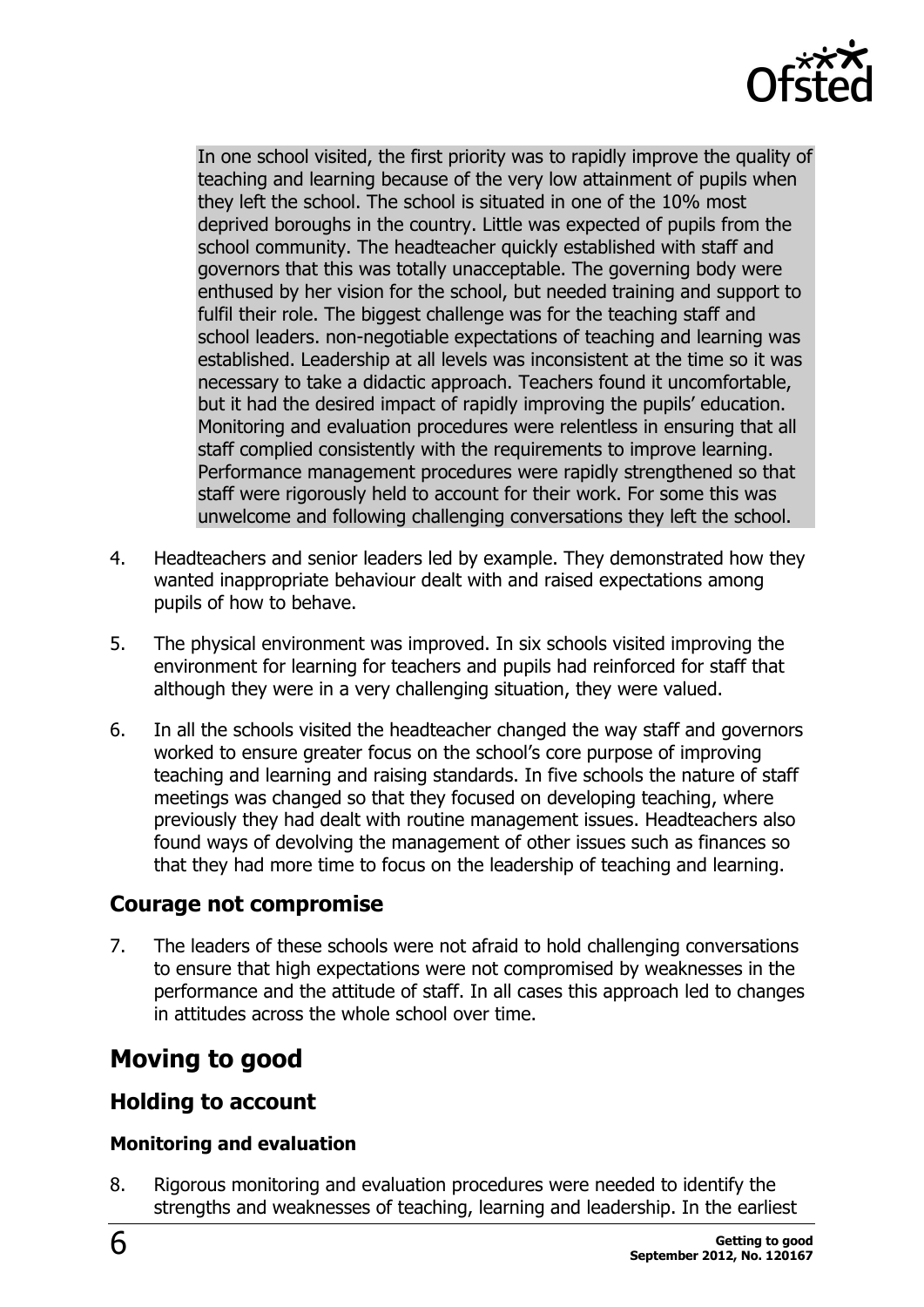

stages headteachers often had to carry this out with the help of a few senior leaders. Headteachers led senior leaders and governing bodies in drawing up school improvement plans that had systematic procedures for monitoring and evaluation embedded in them.

- 9. Overcoming weaknesses in middle leaders' ability to monitor and evaluate, particularly in the secondary schools visited, was a common issue. Common strategies to develop the skills required included:
	- the promotion of teamwork between departments, phases and faculties and the expectation that they would share good practice
	- senior leaders modelling for middle leaders through activities such as joint lesson observations and demonstrating how to conduct faculty reviews
	- developing middle leaders' ability to review their own effectiveness and identify areas for development, and incorporating this as part of their performance management
	- $\blacksquare$  offering accredited training, such as middle leadership training and higher degree level qualifications, on the condition that this had an impact on whole school improvement
	- mentoring middle leaders, with mentors in turn held to account for developing the leadership skills of those they were mentoring.

In this secondary school, the headteacher and his senior team recognised that middle leadership was weak. Some department leaders did not know how to go about making the improvements to teaching and the curriculum that were necessary. First, departments were strengthened by making a member of staff of proven ability responsible for teaching. Then senior leaders taught middle leaders how to carry out departmental reviews of provision and achievement. In the first year, using the Ofsted subject survey reporting style, they modelled for middle leaders how the reviews should be carried out. In the second round of reviews, middle leaders were expected to carry them out demonstrating their ability to do this job. From this information senior leaders devised a tailored programme of middle leadership training. Those departments that have demonstrated the capability to conduct rigorous reviews and drive school improvement receive a lighter touch from senior leaders. Other departments receive a much more structured programme of support and challenge.

#### **Checking pupils' progress**

'The schools are rigorous in the way that they use target-setting, assessment and tracking to raise achievement. All have developed information and data systems that suit the needs of their school, either by modifying commercial systems or by developing their own. They continue to refine them, ensuring that data are simple, accessible, easy to understand and manageable. They are careful not to "drown in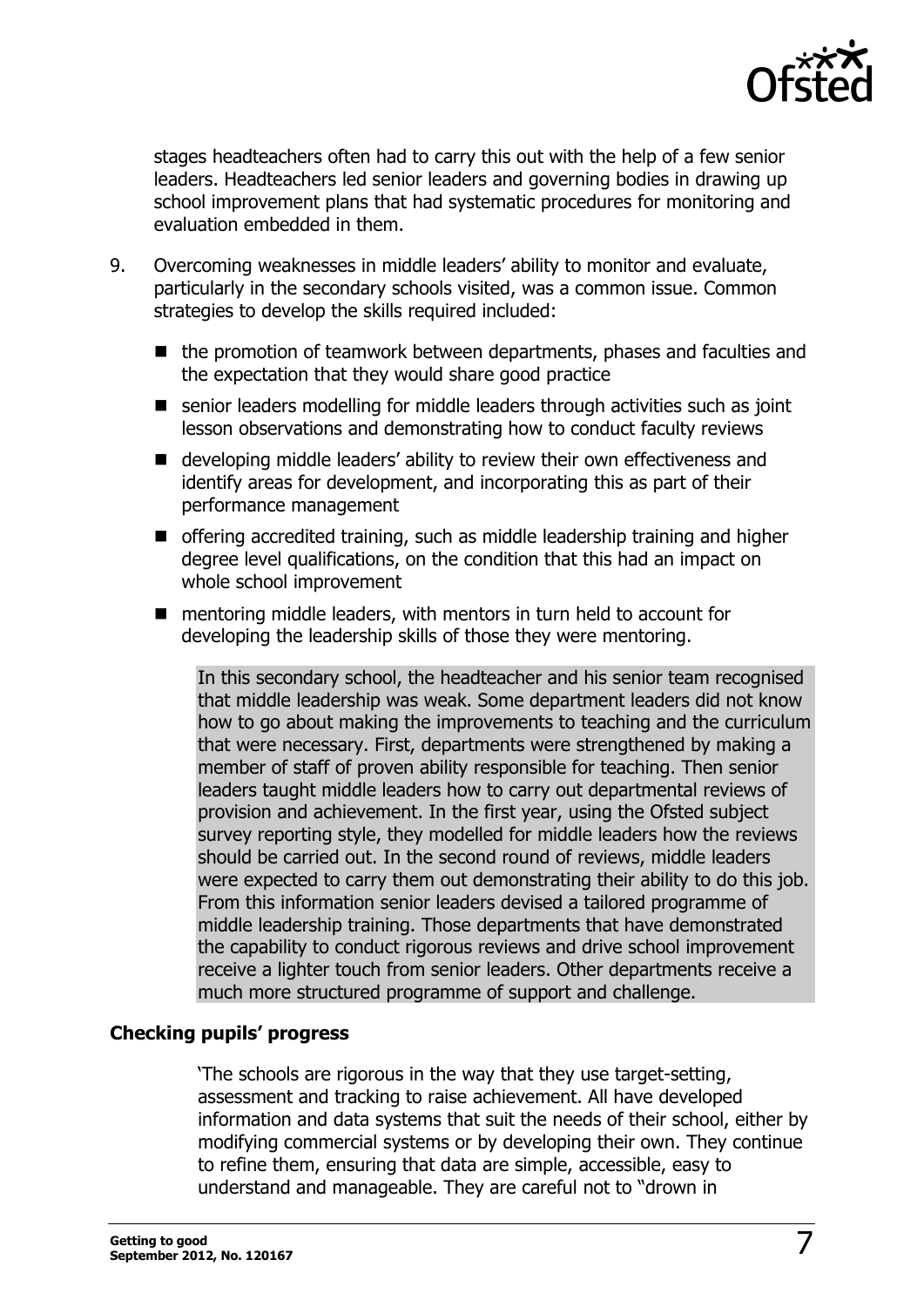

spreadsheets". The schools also realise that assessment information is useless if it is not highly accurate and they have worked hard to ensure that teachers are able to estimate pupils' attainment very precisely.<sup>4</sup>

- 10. The quality of data and its analysis were improved. In all the schools visited headteachers identified early on that priorities centred on improving teaching and achievement, usually in English and mathematics. They needed betterquality data to pinpoint exactly where the weaknesses were in the progress of groups or classes. Following on from this they made middle leaders and other teachers responsible for understanding and analysing the data for pupils in their classes.
- 11. Procedures for tracking pupil progress were strengthened in the following ways.
	- The reasons why teachers had to track progress were established. These were:
		- to ensure all pupils made the necessary progress to achieve success
		- $-$  to ensure that any additional help that they received had the desired impact on progress
		- to ensure that the marking of books and advice that pupils received had the desired impact on their progress.
	- Common formats were agreed that all teachers were expected to use.
	- Staff were trained to ensure that they could take the responsibility for the analysis of the information.
	- $\blacksquare$  Regular progress meetings quickly established the responsibility of staff at all levels for their pupils' achievement, overturning what one headteacher described as an 'excuses culture'.
	- The analysis of tracking information was transparent. This often meant that middle leaders and teachers met together with senior leaders to discuss progress openly.

In one school visited, each department previously had its own assessment system and information was not shared or routinely used by teachers to plan lessons. A whole-school tracking system was introduced and staff trained to use the information effectively so they could be held accountable for pupil progress. A clear assessment cycle is now embedded, with the senior management team responsible for teaching and learning as well as assessment to ensure that the use of data is an integral part of the evaluation of teaching and learning.

<sup>&</sup>lt;sup>4</sup> Twelve outstanding secondary schools – excelling against the odds (080240), Ofsted, 2009; [www.ofsted.gov.uk/resources/080240.](http://www.ofsted.gov.uk/resources/080240)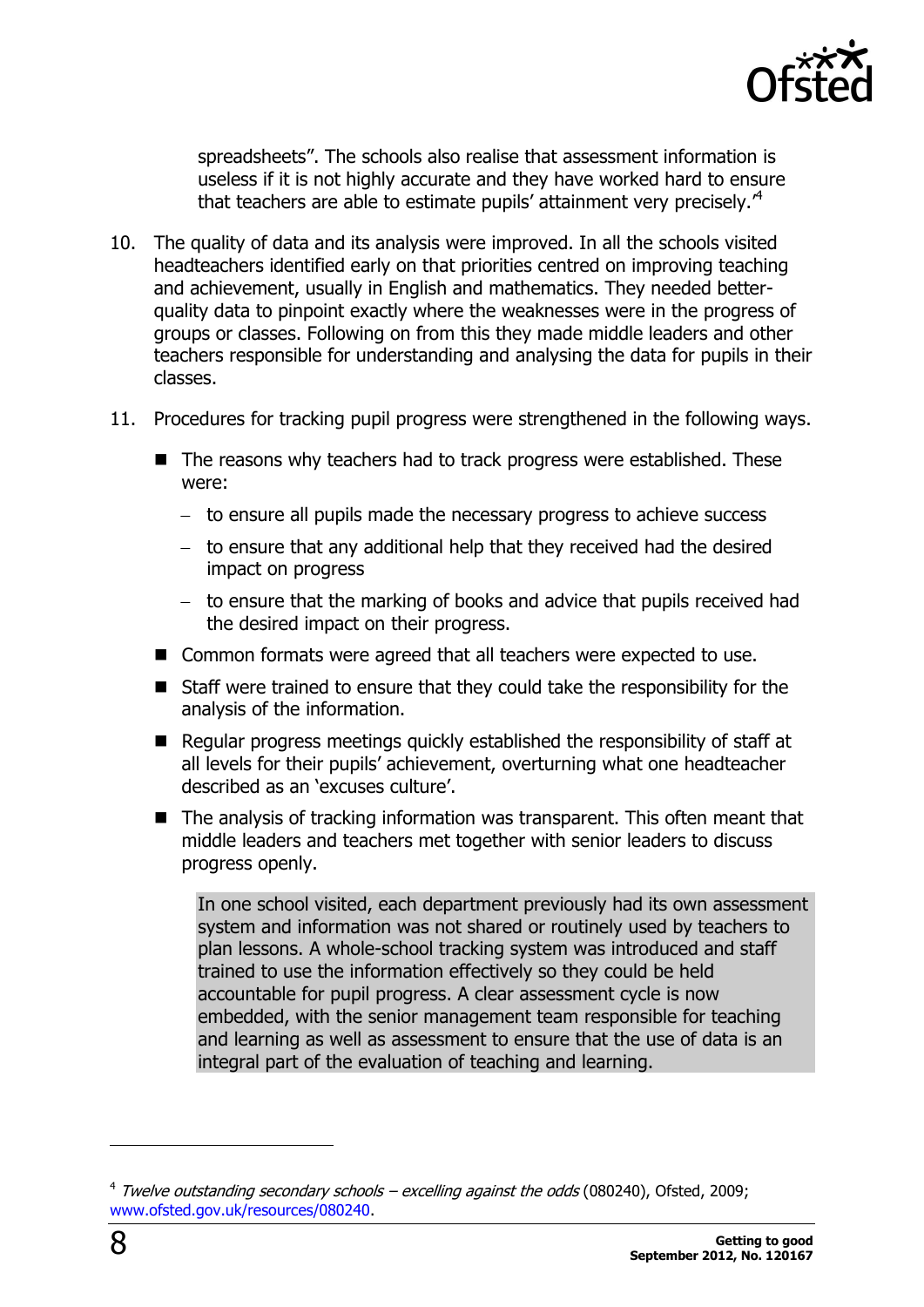

Pupil progress is reviewed at key points during the year and interventions identified at every level. A summer term examination review results in an in-depth analysis looking at lessons to be learnt; for example, near misses and action points for the forthcoming academic year. Similar reviews are held after mock examinations. Targets are set for individual pupils. These are moderated and agreed with class teachers. Groups of pupils with similar needs are identified and additional support is provided and quickly assessed for impact. Strategy and line management meetings are timetabled with fixed agendas firmly focused on reviewing progress and the impact of interventions for every year group. There are clear lines of accountability at every level and challenging professional discussions ensure there is no complacency and high expectations are maintained.

It is the quality and detail of the assessment information coupled with consistently challenging discussions which are making the difference here. The whole community knows that in order to raise attainment no pupil can slip through the net. Pupils themselves have a very clear understanding of their targets for improvement and appreciate this tight focus on addressing specific areas of weakness.

In another school a recent change in the way middle leaders and staff in their teams are held to account for the progress of pupils has maximised the impact on pupil progress and made the process much more efficient. The headteacher was concerned that faculty heads were spending considerable time preparing reports on progress for meetings with senior leaders, but that they had limited impact on pupils. He devised a procedure adapted from the successful leadership activities of a national business partner. Faculty heads now meet together with senior leaders. Individual pupil assessment information is projected for all to see across all subjects. Each faculty head in turn has to explain why some pupils have not made the progress they could and the measures that have been taken to improve progress. This is particularly challenging if pupils are making good progress in some subjects, but not in others. This has fostered a corporate responsibility, breaking down faculty barriers. In turn faculty heads are successfully adopting this approach in their team meetings.

#### <span id="page-8-0"></span>**Performance management and professional development**

#### **Establishing effective performance management**

12. Schools often manage to improve from inadequate because they take steps to eradicate inadequate teaching and obvious under-performance. However, many schools have remained stubbornly satisfactory because school leaders have been 'unable to sustain improvements in teaching and learning, or to ensure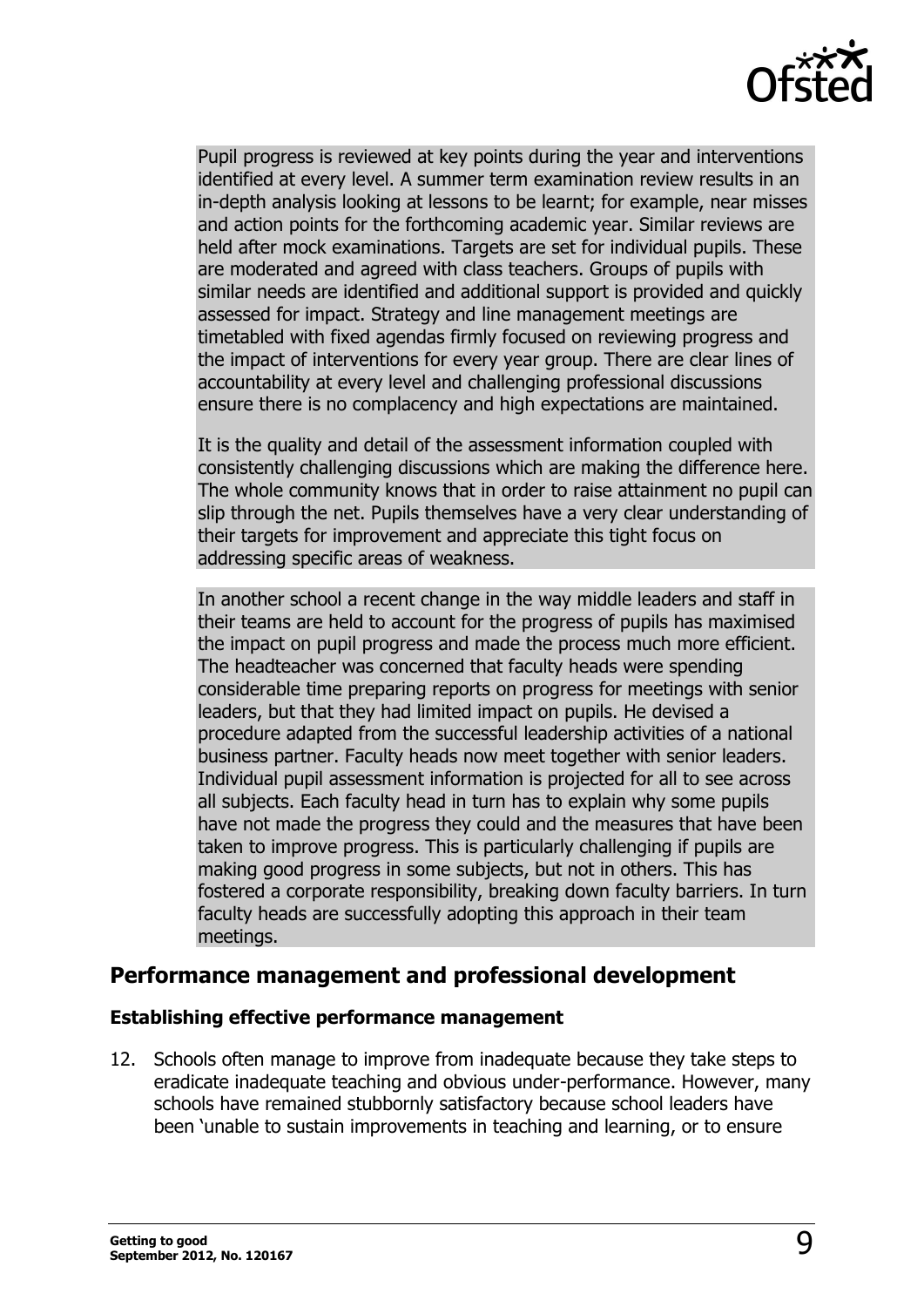

that new policies in this area are followed consistently'.<sup>5</sup> Improvement stalls because performance management and professional development are not sufficiently focused on the individual needs of staff to ensure that the school builds the capacity for continued improvement. In schools that improve across a broad front – rather than addressing one weakness only to slip back somewhere else – the capacity for good performance is built up over time.

On occasions, the schools sampled seem to lack any strategy for improving teaching. In (one) example, the school has a successful strategy for eliminating poor teaching by individuals. However, having achieved that it evidently lacked a strategy for converting satisfactory teachers into good ones so that 'actions lead to some improvement, but this could be more rapid'. Meanwhile, some teachers gave inspectors the impression that they did not know what actions were being taken.

In this respect, the weakness tends to highlight problems with the school's professional development programme. Comments about ineffective promotion of better teaching often identify the existence of good or even outstanding practitioners in a school and point out that the strategies for sharing good practice are missing.<sup>6</sup>

13. Headteachers in this survey described the performance management systems they inherited as merely enabling staff to rise up the pay scale without having to demonstrate an improvement in effectiveness. In five schools visited, staff had been found to be overpaid. This included staff with leadership positions who did not meet performance management targets, teachers who received incremental pay awards for good-quality teaching but who only performed at a satisfactory level and staff who were paid for roles that they no longer held. A much more rigorous approach involving the sharpening up of performance targets was quickly established.

> Performance management is rigorous and systematic reviews are carried out with each teacher at regular times during the year with a sharp focus on pupil achievement in this school. There were many difficult professional discussions and sometimes unpopular decisions had to be made in the early days as the impact of raised expectations about the quality of teaching and greater teacher accountability began to hit home. Several teachers left, realising that they were not able to reach the high expectations or commit to the increased demands. Challenging conversations still take place but they now happen in a situation where everyone is clear about their responsibilities and they also know that effective support is available to help them improve. The outcomes of performance management are linked to progress up the pay scales to

<sup>&</sup>lt;sup>5</sup> Schools that stay satisfactory (110151), Ofsted, 2011; [www.ofsted.gov.uk/resources/110151.](http://www.ofsted.gov.uk/resources/110151) <sup>6</sup>. Schools that stay satisfactory (110151), Ofsted, 2011; [www.ofsted.gov.uk/resources/110151.](http://www.ofsted.gov.uk/resources/110151)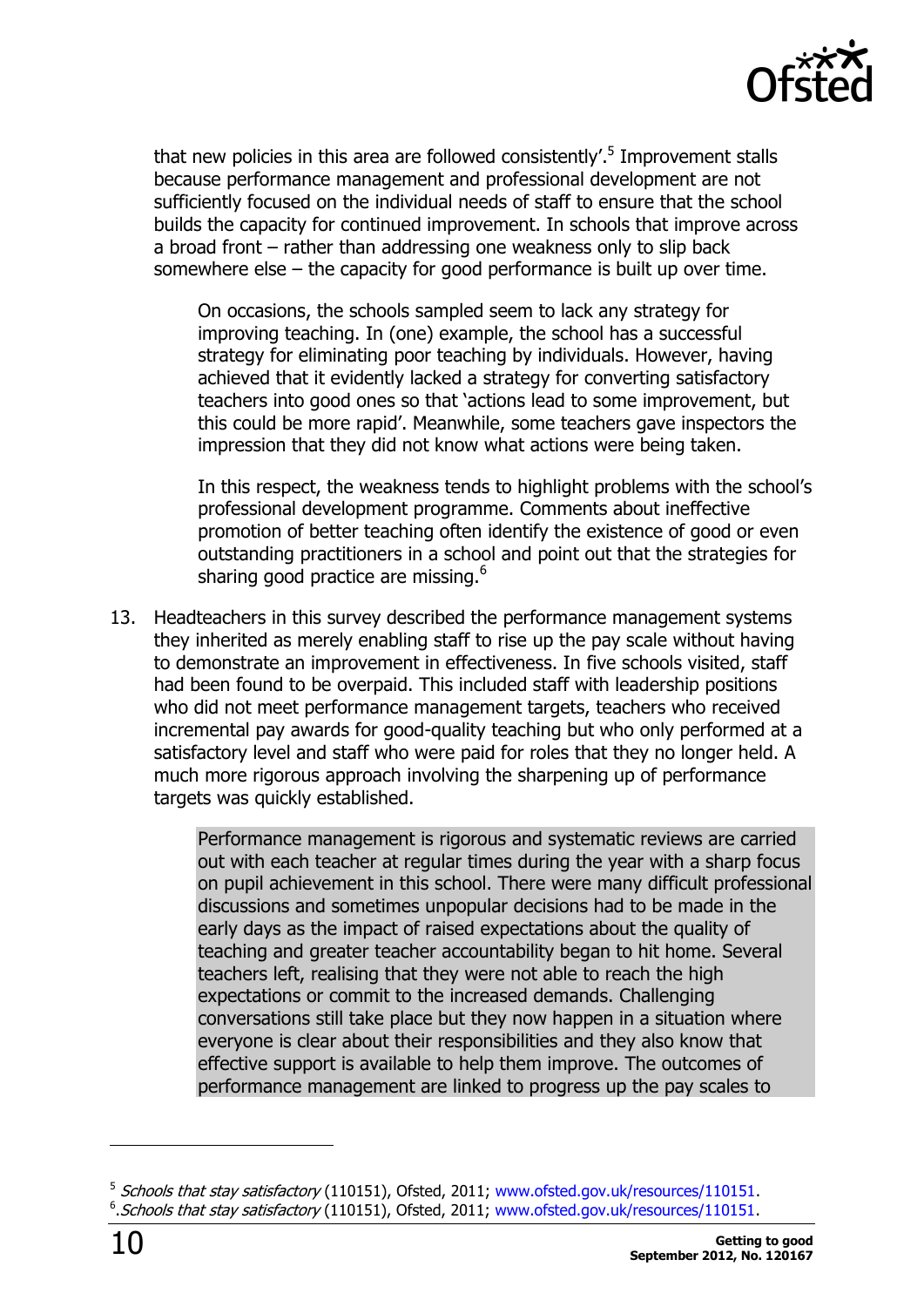

ensure that all movement up the scales is based securely on outcomes and performance.

#### **Getting good teaching through performance management and professional development**

The quality and extent of professional development are not only key to school improvement but also a significant factor in retaining staff. The first step in taking over an underperforming school may be to embark on a process best termed 're-professionalisation'. One headteacher speaks of 'professionalising staff so as to develop a community that focuses on the core issues: teaching and learning, and achievement and attainment'.<sup>7</sup>

A significant investment in staff training and development was a key factor in the rapid and continuing improvement in provision and outcomes. The schools highlighted the importance of personalised professional training to develop skills, confidence and capacity in order to improve the quality of teaching and learning, curriculum leadership and management.<sup>8</sup>

- 14. Schools had a coordinated approach to collecting evidence to inform their evaluation of the quality of teaching over time. All schools visited were taking a more consistent view of teacher performance over time. Large secondary schools visited had devised comprehensive spreadsheets which clearly showed the degree of effectiveness of different teachers. All information from lesson observations, samples of pupils' work, analysis of examination results, data on pupils' progress, and discussions with pupils relating to each teacher was held centrally and used to plan future monitoring work. This had the following positive results.
	- Performance management targets were sharply focused on the individual's development needs.
	- Teachers received consistent feedback on their progress towards targets for improvement.
	- Weaknesses in practice were returned to and therefore not overlooked.
	- There was robust evidence to tailor professional development programmes for teachers.
	- Teachers had the confidence to take risks as they understood that one-off monitoring activities would not jeopardise the overall judgement of their quality of teaching.
	- Teachers were rewarded appropriately for their effectiveness.

-

 $^7$  Twelve outstanding secondary schools – excelling against the odds (080240), Ofsted, 2009; [www.ofsted.gov.uk/resources/080240.](http://www.ofsted.gov.uk/resources/080240)

<sup>8</sup> Sustaining improvement: the journey from special measures (070221), Ofsted, 2008; [www.ofsted.gov.uk/resources/070221.](http://www.ofsted.gov.uk/resources/070221)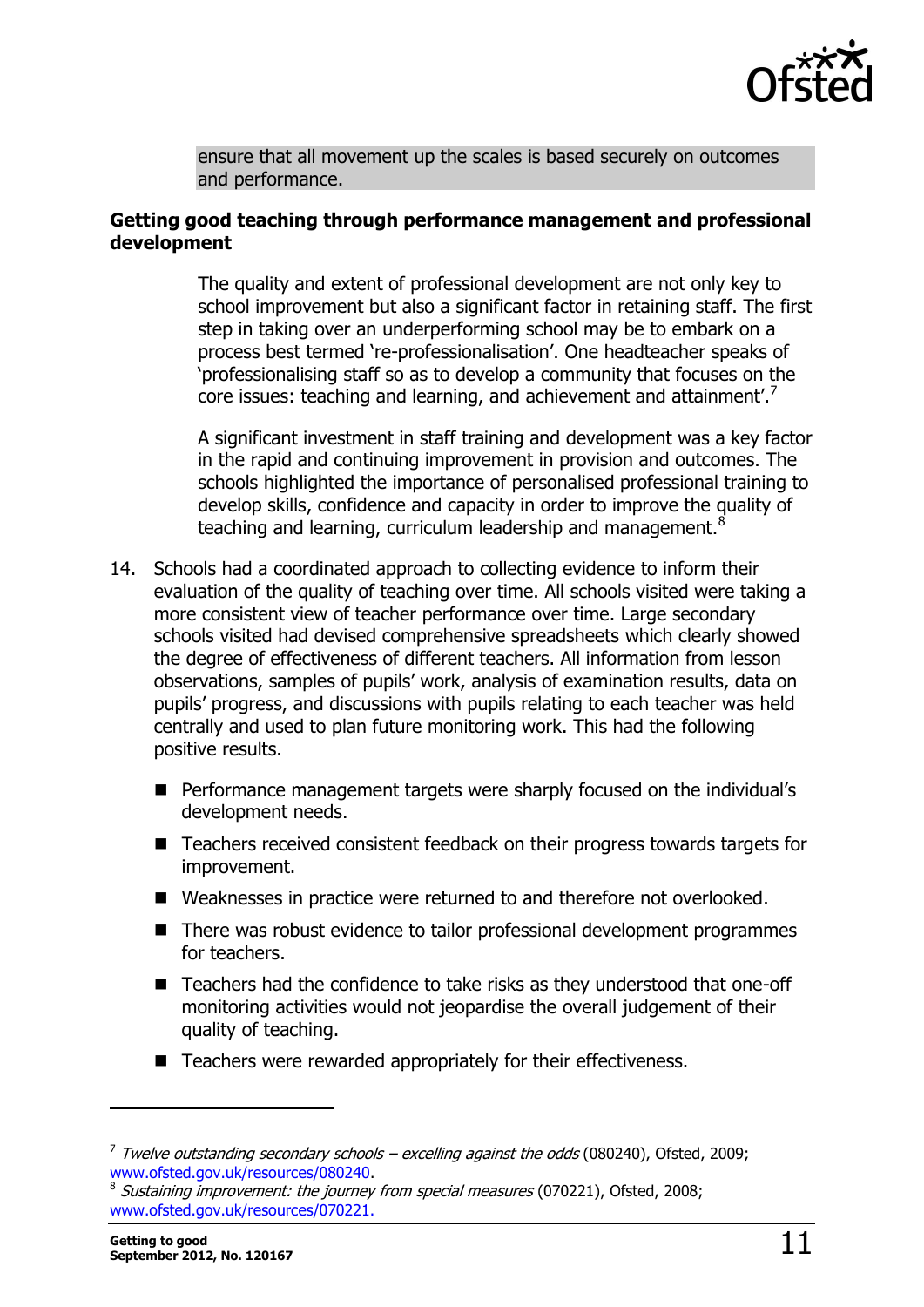

- 15. Schools had different programmes to develop teaching depending on the ability and experience of the teacher. These programmes had a number of common features.
	- Recruitment and induction were much more rigorous and structured. Eleven of the schools visited talked about how it was crucial to appoint the right people that shared the school's vision. Only very strong candidates were considered even where there was a pressing need to replace staff. The senior leaders of these schools would not make permanent appointments of people they were not confident were of sufficiently high quality. Some of them had personally covered gaps in teaching as a result. Induction procedures ensured that teachers quickly learnt and adopted the school expectations for teaching and learning:

Recruiting the right staff was essential. In six schools the high priority afforded to recruiting the most appropriate staff for their specific needs was one of the most important factors leading to improvement.<sup>9</sup>

- Different programmes of professional development were devised for groups of teachers depending on their effectiveness. For example, in three schools, teachers whose teaching was satisfactory worked with their line manager to draw up an action plan that balanced a personalised support package with intense monitoring of their work.
- Mentoring and coaching were effective in improving teaching and learning in eight schools visited. Teachers worked alongside more expert colleagues, increasingly taking a lead role and demonstrating better teaching.
- Peer and team teaching, particularly for more effective teachers, were extremely successful in piloting and leading improvements to teaching in seven schools visited. One headteacher explained that this was not an ad hoc arrangement. Senior leaders strategically identified and arranged groups of no more than three teachers to work together on projects, with the expectation that these teachers would lead the roll-out of the initiative.

A set of non-negotiable expectations for teaching and learning established by the headteacher as a 'preparing for quality learning: staff self-check list' has helped to improve the quality of teaching. Teachers benefited from regular opportunities to reflect on their practice, for example by inviting other teachers into their classroom to observe as critical friends. The assurance of open, non-threatening dialogue led to meaningful reflection and improvement. Teachers regularly meet to discuss pupil performance, work samples and achievement, and the school has moved to shared planning, moderating and marking. These types of discussions

<sup>&</sup>lt;sup>9</sup> Sustaining improvement: the journey from special measures (070221), Ofsted, 2008; [www.ofsted.gov.uk/resources/070221.](http://www.ofsted.gov.uk/resources/070221)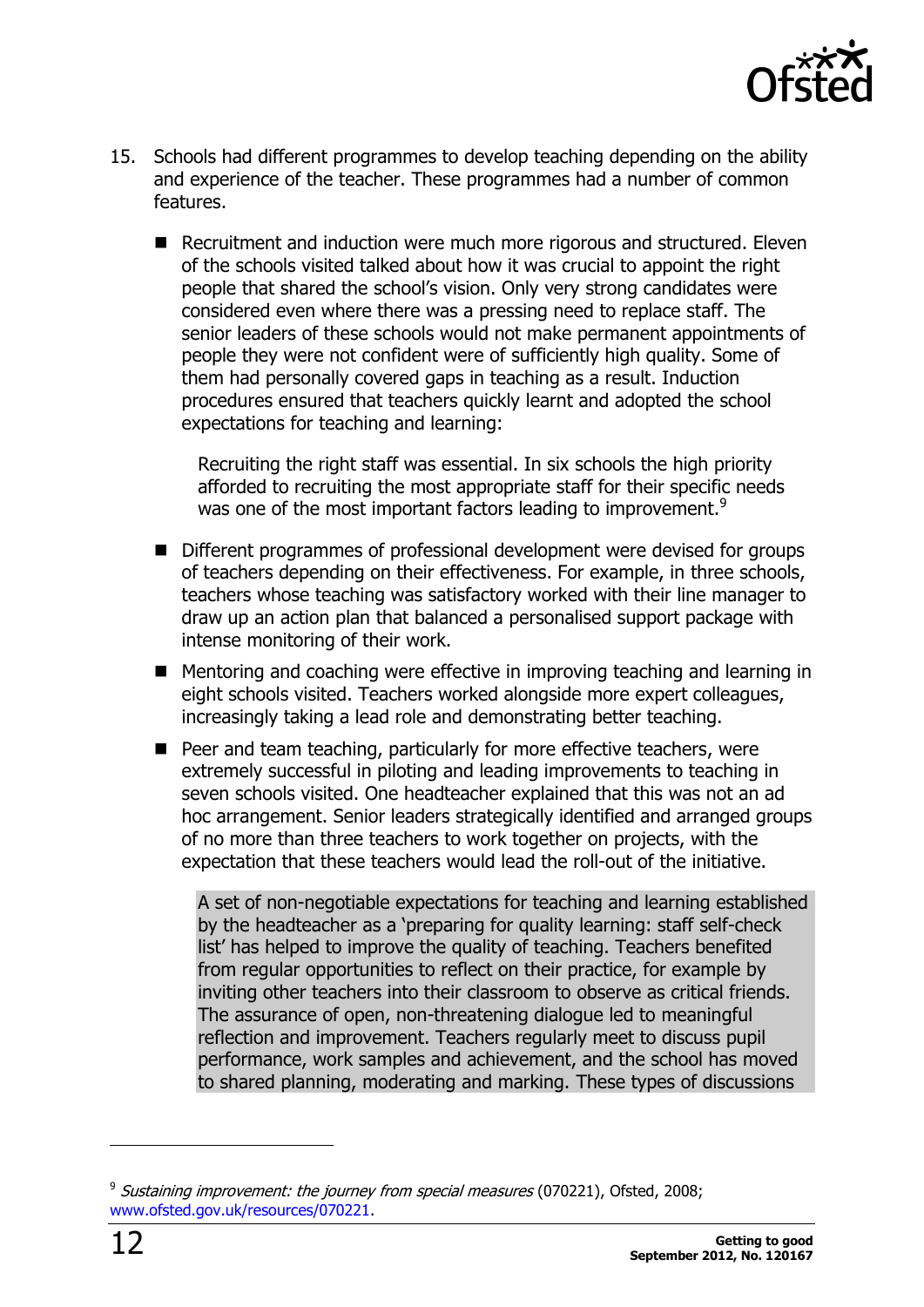

have promoted a professional [learning community](http://www.e3smallschools.org/lc.html) and have led to some innovative teaching and learning.

- Headteachers were unanimous that in order for teachers to appreciate what good and outstanding teaching looked like, best practice had to be shared and celebrated.
- Teachers were expected to take responsibility for their own performance and development.

The headteacher had to start from scratch as performance management prior to 2010 had no impact on school improvement or professional development. It was merely the statutory procedure by which staff were rewarded financially without having to demonstrate any significant improvement in practice. Robust procedures for quality assurance and performance management had to be introduced. At first, senior leaders had to model how to conduct performance management meetings for other leaders. Objectives for staff were sharpened up considerably and moderated by senior leaders to ensure consistency.

A bespoke programme to develop the quality of teaching was established. Following the monitoring and evaluation of teachers' ability they were matched to appropriate programmes. For some this would be to improve teaching to satisfactory, for others to improve from good to outstanding. A lessons study model, where small groups of teachers work together to plan and teach, has proved to be a very powerful means of improvement, particularly benefiting staff who want to improve from satisfactory to good.

Another positive impact is that outstanding teachers, some at an early stage of their career, have been identified and encouraged to take on leadership posts within the school. As a result, good practice is shared effectively. Performance management is supported by a spreadsheet detailing the assessment of each member of staff. This compiles information from lesson observations, work samples, data about pupil progress, examination results and the targets that have been set. This provides a means of assessing the impact of the training programmes as well as the teacher's performance.

- 16. In order for the performance management of teaching to be effective the quality of leadership at all levels had to be strong and consistent. Performance management of middle and other leaders was rigorous to ensure that they could effectively manage the performance of their teams. This was done in several ways.
	- Senior leaders modelled expected practice and rigour in their reviews of middle leaders. They demonstrated in practical steps what performance management meant and how it should be carried out. All schools visited had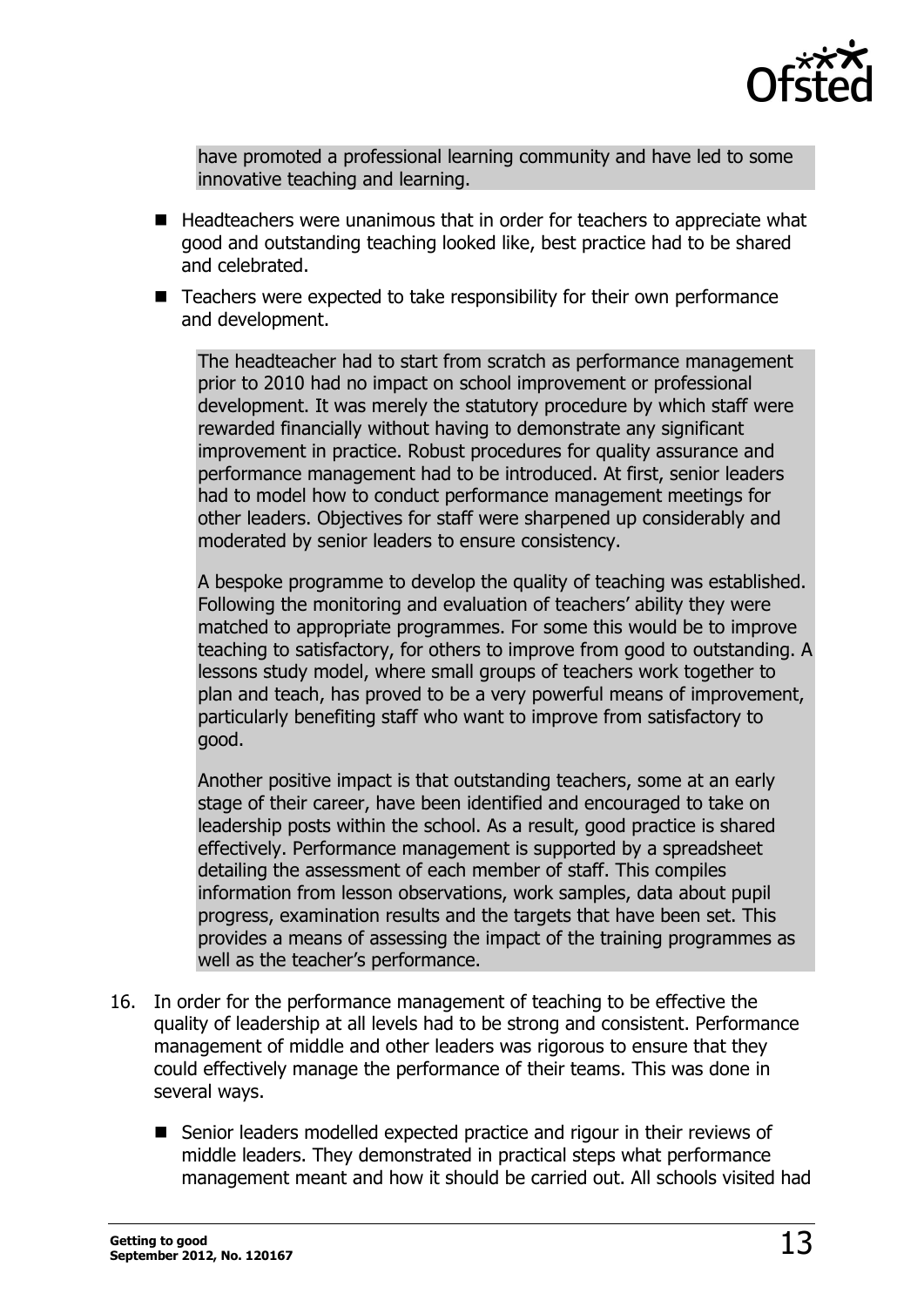

established a clear policy and guidelines to support performance management.

- Senior leaders ensured that targets set for staff were sharply focused and consistently challenging. In one school senior leaders moderated all staff targets. In two schools, a senior leader observed performance management meetings led by middle leaders.
- $\blacksquare$  It was made clear to middle leaders that when setting targets the evidence to evaluate them was to be agreed with staff. Headteachers in eight schools reported that at the early stages staff made assertions about their performance that were not backed up by the evidence. This resulted in them not receiving the performance pay rise they expected. Now that staff understood the rigour of performance management better this rarely occurred.

From the start the priority in this school has been to encourage staff at all levels to take responsibility for their own performance. The school identified the necessity to improve the leadership of middle leaders, specifically the heads of faculties. Training has led to consistently effective leadership across the school. This involved leaders embarking on a detailed analysis of need that resulted in individual action plans that were incorporated into the management of their performance. Tailored training programmes that mixed group and individual activities were devised. This has been successful in ensuring that staff share a corporate responsibility for school improvement. Senior leaders are now confident that faculty heads are successfully driving improvement within their faculties and modelling the good practice they have learnt with their teams.

#### <span id="page-13-0"></span>**A curriculum fit for purpose**

- 17. A common need in all the schools visited was to ensure that the curriculum better met the needs of pupils, rather than being a 'one size fits all' model. The following were common features of the curriculum in all schools visited.
	- Successful achievement in English and mathematics was at the heart of the curriculum. The secondary schools visited were becoming increasingly successful in ensuring that different faculties took responsibility for literacy skills development.

Traditionally, the literacy skills of pupils have been a weakness and attainment on entry to the school low. Successful steps have been taken to ensure that all teachers, regardless of their subject, take responsibility for teaching literacy skills. For example, a literacy marking scheme is used consistently across the school. Literacy packages are adopted in subjects such as science and PE to improve the quality of pupils' work. Monitoring and evaluation procedures have ensured that all faculties comply with requirements. In addition, the lengths of sessions and timetables have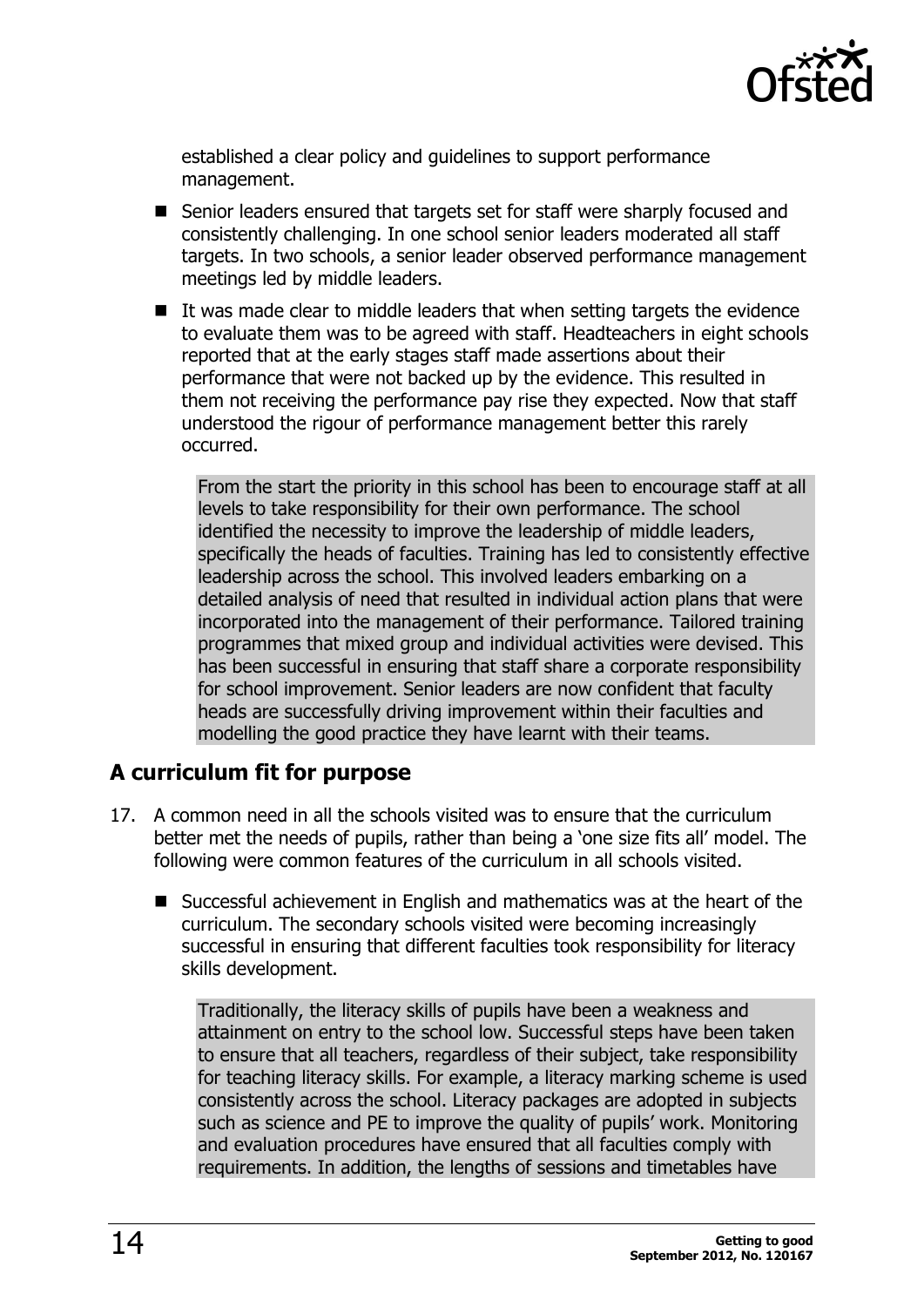

been refined to give greater opportunity for pupils to develop basic literacy and numeracy skills.

- Timetables and session times were altered to maximise learning in lessons, for example by changing the length of lessons and extending the school day.
- Different pathways offering courses and qualifications that met the needs of pupils of different abilities were offered in secondary schools. These included good-quality vocational routes as well as traditional academic subjects.
- $\blacksquare$  The three 11 to 16 secondary schools visited gave very good, unbiased guidance on the further education courses and careers that could be embarked on if pupils chose particular vocational or academic courses of study.
- The primary schools visited met statutory requirements and took account of guidance, but shaped their curriculum so that it better met the needs of pupils.

The headteacher and his team took some dynamic first steps to refocus staff on the priority to improve teaching and learning and to strip out of the curriculum activities that did not support this. Staff were busy working on a range of initiatives which had little impact on improving teaching and learning and distracted them from their core purpose. Starting with an audit of existing provision a set of non-negotiable requirements of the curriculum was established. Central to this was the need to strengthen the curriculum for English and mathematics and to develop creativity, independence, problem-solving and investigation skills. The curriculum was enriched by regular first-hand experiences such as school visits and the excellent development of the school grounds as an outside classroom. Central to the development of the curriculum was including pupils in identifying what they wanted to learn about. When planning the next topic or theme teachers now consult pupils about what they already know about it and what they would like to learn.

Each topic ends with a tangible product where pupils demonstrate their learning. This has really helped to strengthen links with parents and raised their expectations of what their children can achieve. They report how much they enjoy the regular opportunities they have to come to school to see their children's work. Recent examples include the life-size Anderson shelter built by pupils in the school grounds; the high-quality art gallery replicating the work of a range of artists; the book on human rights entitled *Every Child Counts* published professionally; and the Tudor banquet. All work is of the highest standard and demonstrates that while literacy and numeracy skills are central to the curriculum, pupils have very well-developed skills in a range of other subjects.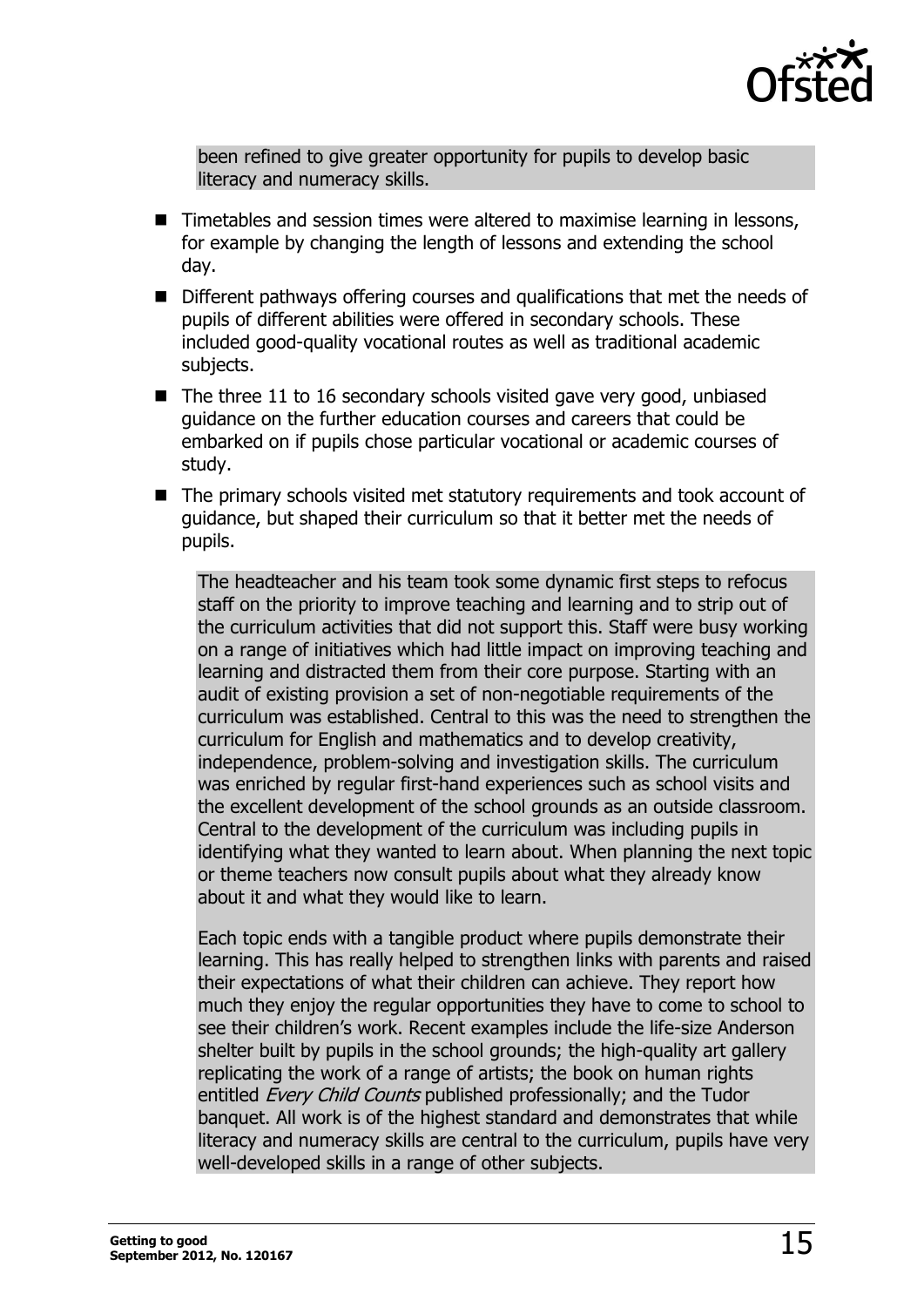

## <span id="page-15-0"></span>**Effective governance**

- 18. In seven schools visited governance had previously been weak because governing bodies did not hold school leaders to account or effectively monitor the work of the school. They had been content to take the word of the headteacher at face value, or had not been sufficiently well trained to know the questions they should be asking. As one headteacher reported, 'In the early stages I had to model the questions that the governors could ask. Following my headteacher's report I would say, ''Now you might want to question me about this.'' I would then give them questions that they should ask.'
- 19. In 11 of the 12 schools visited the headteacher reported that governors are now much better trained to ask challenging questions; in five schools they were described as being at the helm of strategic development. In all schools visited the governing body actively took part in monitoring and evaluation activities. They all took full responsibility for procedures such as recruitment, staff capability and finance so that the headteacher was able to spend more time on leading teaching and learning. At the last inspection governance was judged good in 10 schools and outstanding in two schools. The following were common steps taken to strengthen governance.
	- $\blacksquare$  Headteachers, supported by local authorities ensured that all governors were fully committed to the role. In some cases this led to individual governors deciding to resign.
	- Governors embarked on structured training programmes, often provided by the local authority, to strengthen their role.
	- Partnerships between governing bodies from different schools were established to share good practice.
	- Governing bodies worked alongside headteachers on school improvement. Usually they were allocated specific aspects of school improvement to check and report on.

In 2008 the governing body in this primary school needed to improve its monitoring and challenge of this school. Since then governors have been actively recruited for their specific and relevant skills. Members of the governing body are linked to cohorts of pupils and follow them through the school. Every governor visits the school regularly to observe lessons. In this way governors have a deep understanding of the performance of individual year groups and their challenges. For example, as a result of a series of visits to the Early Years Foundation Stage, funds were made available to improve outdoor provision. Governors' roles are reviewed annually which ensures that members of the governing body add to their skill set and give a fresh eye to a new responsibility. Governors have been trained in the use of assessment tracking data to ensure they can ask challenging questions of school performance.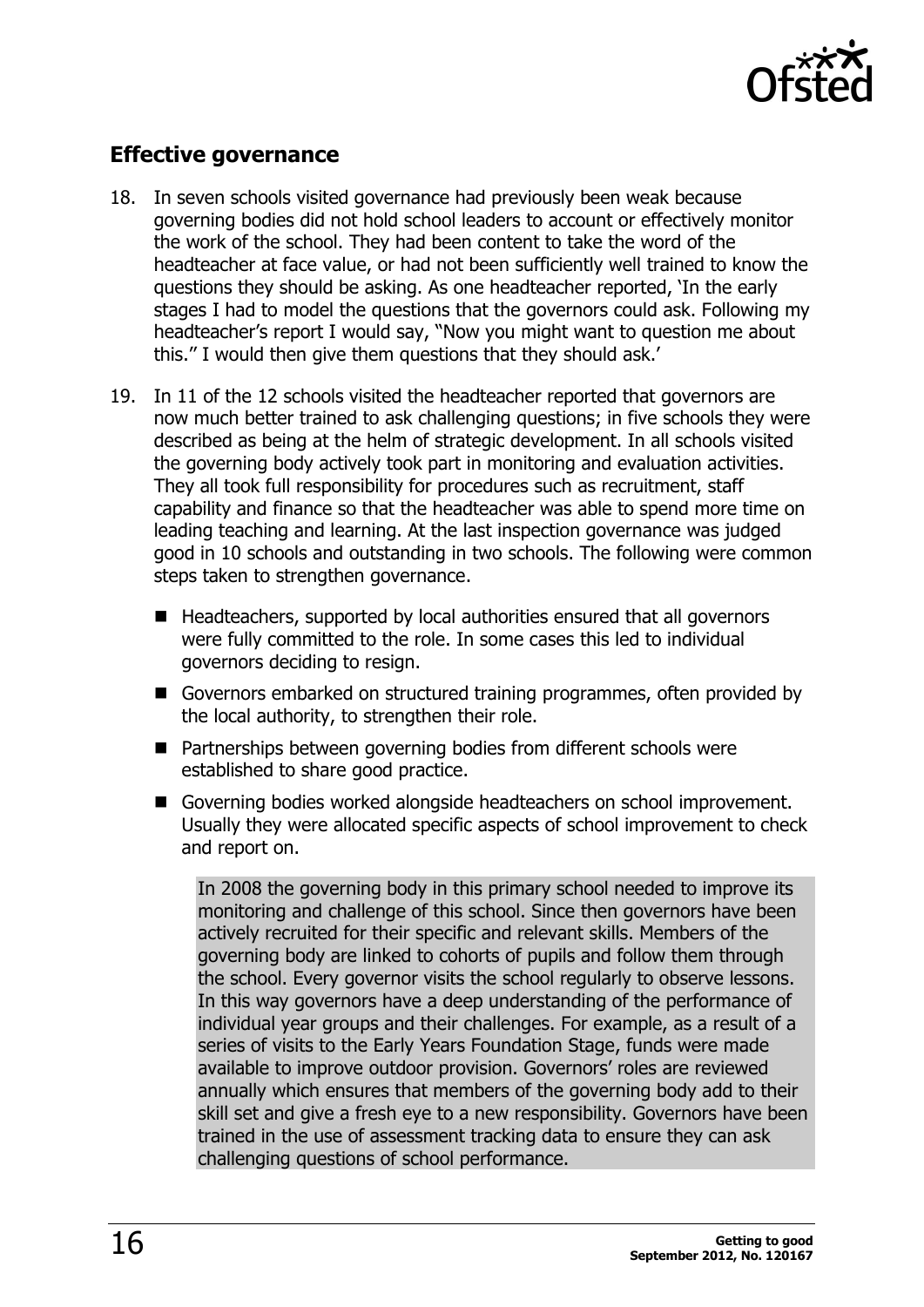

In a secondary school, the governing body presents an excellent model of governance, having previously been inadequate. The chair of governors describes that judgement as a 'wake-up call'. One important step taken was to strengthen the leadership of the governing body. The local authority co-opted a highly experienced school governor who led by example and taught other governors what their role was and how business should be conducted. The chair of governors and headteacher modelled for governors the questions they should be asking to hold the school to account for its work. Governors also benefited from training and support from the local authority that equipped them with the knowledge and skills to carry out the role effectively.

Now governors have very high expectations of themselves. They are linked closely to departments and direct and plan which leaders will report to them on improvements to teaching and learning. School leaders have quickly learnt that these meetings are demanding and that they must come well prepared with the evidence to back up any assertions about school improvement. Middle leaders appreciate how much governance has strengthened. They welcome governors' greater visibility around the school and the effective challenge and support they offer.

# <span id="page-16-0"></span>**Sustaining improvement: good and beyond**

Consistency of approach is a characteristic shared by all 12 schools. They are truly corporate cultures, with staff and usually pupils working for each other sensitively and cooperatively. Pupils do not receive mixed messages or perceive staff to have vastly different values. They see common purpose: adults who are working in pupils' interests, who like being in the school, who care for it and are ambitious for its future.<sup>10</sup>

20. This ethos came through very strongly in all the schools visited. Staff saw themselves on a journey to excellence; they said that they worked hard but relished the challenging and supportive climate in which success was celebrated. The schools were effective in building capacity for sustained improvement. The following characteristics were common features of these schools.

## <span id="page-16-1"></span>**A learning community**

21. The schools in the survey described themselves as learning communities with staff as lead learners.

> In one school visited, many meetings include opportunities for members of staff, including those who are less experienced, to share their 'magic

 $10$  Twelve outstanding secondary schools – excelling against the odds (080240), Ofsted, 2009; [www.ofsted.gov.uk/resources/080240.](http://www.ofsted.gov.uk/resources/080240)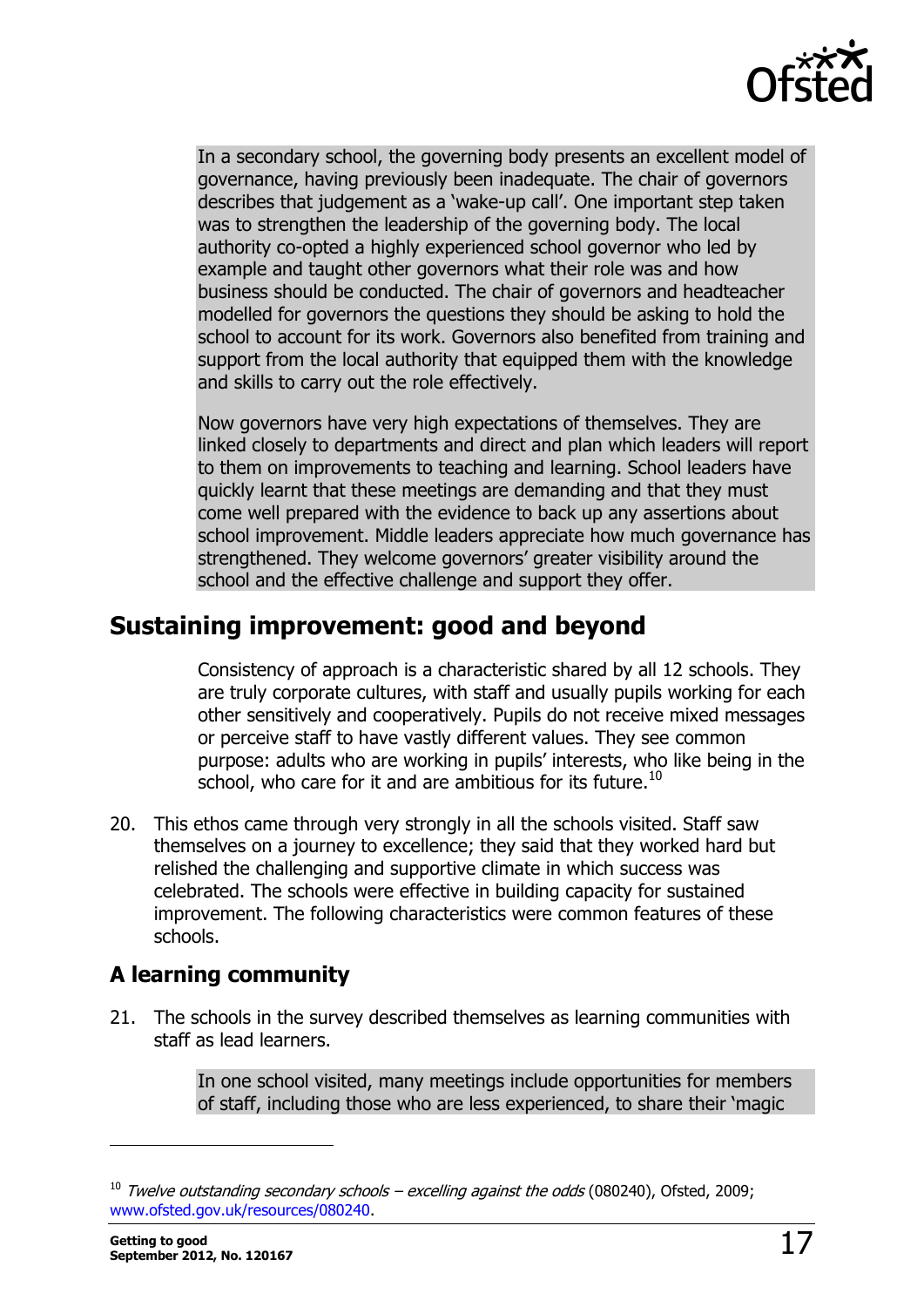

moments'. This develops a shared understanding of what good and outstanding practice looks like and it boosts confidence. Staff say that everyone is 'working together, not trying to do it all yourself or expecting someone else to do it'. They say that everyone is encouraged to be reflective and flexible and is always reviewing their practice and provision so that needs are better met. The school has a number of short-term sharply focused working parties which all teachers can join, thereby harnessing their interests, enthusiasm and specialisms.

#### <span id="page-17-0"></span>**Greater pupil and parental engagement**

22. In all the schools visited headteachers recognised the importance of fostering stronger partnerships with pupils and parents. This had benefited pupils' achievement and their well-being. In seven schools attendance was now average or above when previously it had been low. In all the schools visited behaviour was now judged to be good or better.

> The large majority of parents and carers are proud that their children come to this primary school and fully trust that the changes and decisions that are made are in the interests of their children. The children are also very proud of their school. The headteacher set out to engage parents through improving channels of communication: issuing regular newsletters; offering a range of opportunities for parents to join in school life, from one-off events to regular activities; organising and developing training opportunities for staff and parents to develop communication about the curriculum and support children's learning at home; consulting on school development and asking open-ended questions to gather parents' views; introducing learning journals for homework.

The pupils have been involved through: suggestion boxes; circle time; school council; class and key stage assemblies; a buddy system; playground friends; helping to establish rules; and acting as monitors. Pupils share responsibility for their own learning. At the start of a new topic they are asked 'What do I know?' 'What do I want to know?' They know what they are learning because the purpose of lessons is made clear, and marking and the setting of personalised targets are used effectively to help them see how well they are doing and what they are aiming for.

Pupils in a secondary school now have an influential role in shaping teaching and learning. The headteacher reported that in 2010 pupils were generally apathetic and passive in lessons, in part due to uninspiring teaching. They now regularly report to and attend the teaching and learning innovation staff meetings. Individual pupils take responsibility for linked work with different subjects and for aspects of the school's work such as behaviour management. They take part in lesson observations and recruitment of staff, and their contribution is appreciated by the whole community.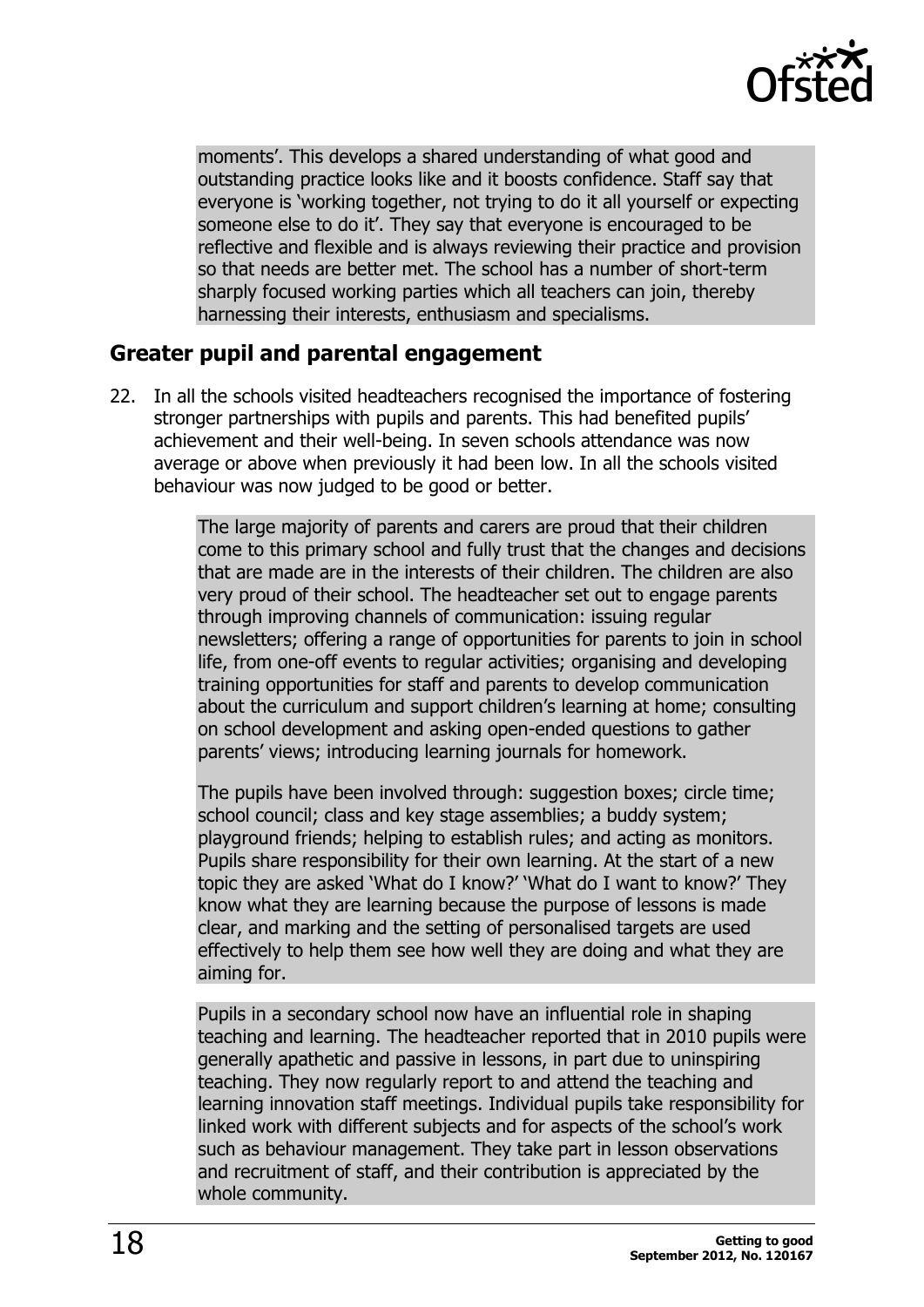

#### <span id="page-18-0"></span>**Corporate responsibility**

As capacity was built, greater involvement in decision-making developed a sense of collective responsibility. This was a successful strategy for teambuilding. In all the schools there was a tangible sense of achievement, particularly from staff who had been at the school for several years.<sup>11</sup>

23. 'We are all in this together' was a strong ethos in all the schools. It not only resulted in a better education for pupils, but helped to retain staff, who enjoyed the environment in which they worked because they felt challenged and valued for their contribution.

> The collaborative approach in this school means that everybody knows what is going on around the school and contributes. Leaders are approachable and their style is all about encouraging, rewarding and fostering a sense of belonging. Staff say that leaders 'push people to strive for better and support everyone'. There is an ethos of trust and respect and belief that people will get it right. Staff feel that it is fine for them not to know something, knowing that they will receive the support of their colleagues. One teacher said that being at the school at this time has pushed her as a teacher and improved her practice. Now she is a learner too and the pupils realise that. Teachers welcome the trust and freedom to become enthusiastic and inspirational teachers through building on pupils' interests. Staff say that morale is as high as it has ever been.

#### <span id="page-18-1"></span>**Nurturing leadership at all levels**

24. A common view of headteachers was that once staff were trained and working effectively in school, they would try their best to retain them by providing opportunities to further motivate them. In eight of the schools visited, staff in their first few years of teaching had leadership responsibilities because they had demonstrated that they were good or outstanding teachers. In this way headteachers and governing bodies were succession planning by developing middle and senior leaders for the future. One headteacher described this as 'growing your own'.

> The school strongly believes in recruiting, developing and retaining staff. Consequently, staff are confident and feel valued for their contribution. The 'Skills Teachers' and the 'Leaders of Learning' schemes give staff from the newly qualified teachers upwards opportunities to take responsibility for leading improvements to teaching identified in the school improvement plan. This is an excellent opportunity to develop leadership at all levels and to empower the individual. However, this is by no means a soft

 $11$  Sustaining improvement: the journey from special measures (070221), Ofsted, 2008; [www.ofsted.gov.uk/resources/070221.](http://www.ofsted.gov.uk/resources/070221)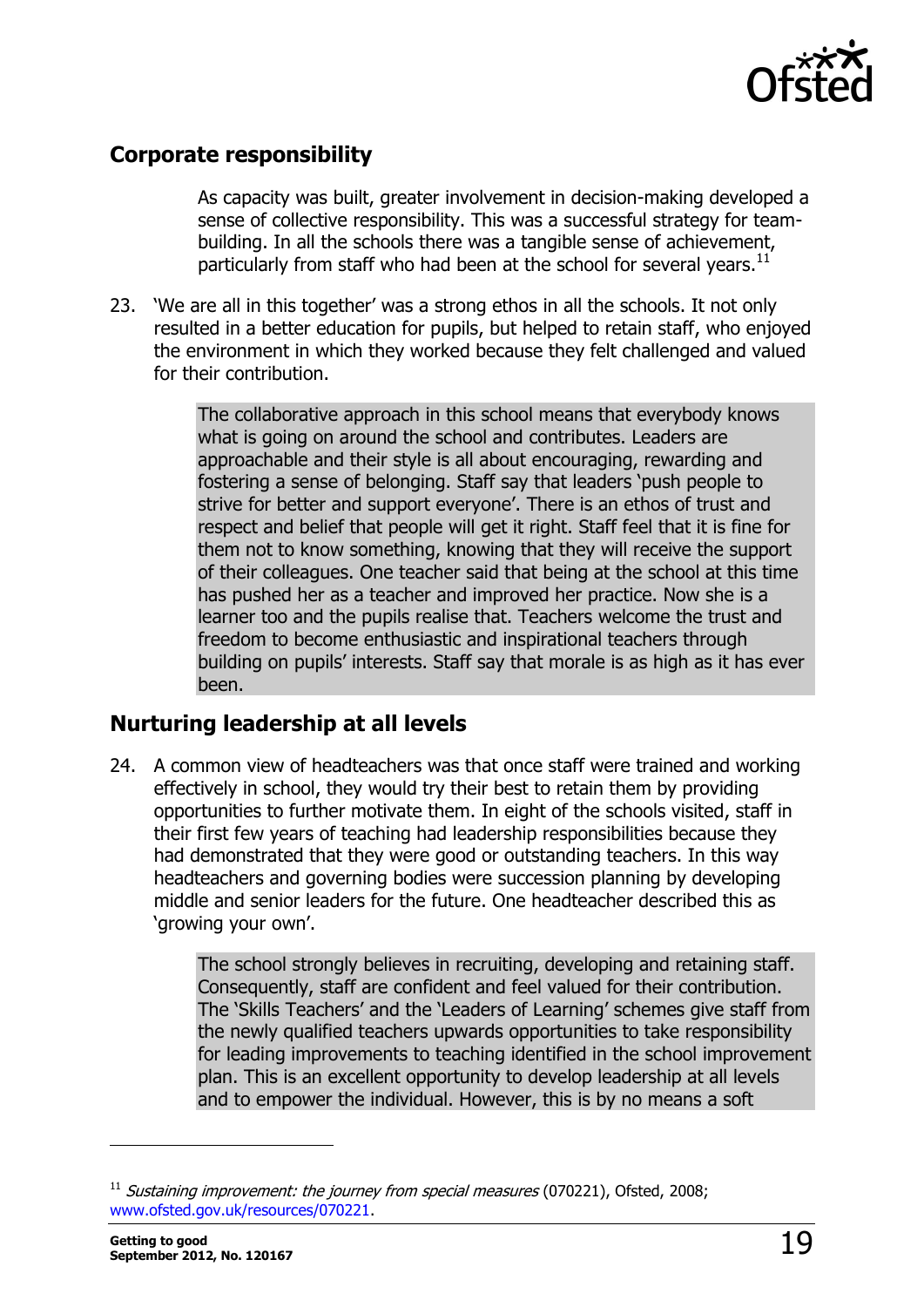

opportunity. Through performance management procedures staff that benefit from these roles have to demonstrate that their work has had the desired impact. In the past, staff have lost these roles because they have not met school requirements.

25. Headteachers understood the importance of changing their leadership style as staff demonstrated greater capacity. In the early stages this tended to be didactic, as headteachers impressed on staff what was expected and had fewer leaders who were able to share the responsibility for improvement. Over time, decisions about how to make school improvements became more corporate and consultative as headteachers were able to share the responsibility for improvement.

> The leadership style of senior leaders in this school has changed as leaders at all levels demonstrate greater capacity. Now, there is a much more collegiate style to school improvement, with teachers making recommendations for change and trialling them in their classes before leading the improvement for all staff. The headteacher now monitors and checks that leaders are fulfilling their responsibilities successfully while exploiting opportunities to develop leadership skills still further. For example, the headteacher supports another local school and members of her staff have been able to lead training and share best practice there.

# <span id="page-19-0"></span>**The background to this survey**

## <span id="page-19-1"></span>**The context**

- 26. Ofsted announced in January 2012 that 50% of primary schools and 46% of secondary schools judged satisfactory at their previous inspection were found to have improved to good or outstanding at their latest inspection. However, 2,423 or 46% of primary schools and 474 or 49% of secondary schools had remained satisfactory.<sup>12</sup> Analysis of inspection statistics showed that schools serving deprived families had improved from satisfactory more slowly than schools serving more affluent families.
- 27. The main challenge for leaders in schools that required improvement was that they were insufficiently effective in leading teaching from satisfactory to good, or in ensuring that monitoring and evaluation were driving consistent improvement to teaching. $^{13}$  In 94% of the schools whose overall effectiveness had improved to good from satisfactory, teaching and learning had also improved to good. The current survey set out to evaluate the successful actions taken in those schools that had improved to good or better.

-

 $12$  Schools that stay satisfactory (110151) Ofsted, 2011; [www.ofsted.gov.uk/resources/110151.](http://www.ofsted.gov.uk/resources/110151) <sup>13</sup> Findings in the report *Schools that stay satisfactory* (110151), Ofsted, 2011; [www.ofsted.gov.uk/resources/110151.](http://www.ofsted.gov.uk/resources/110151)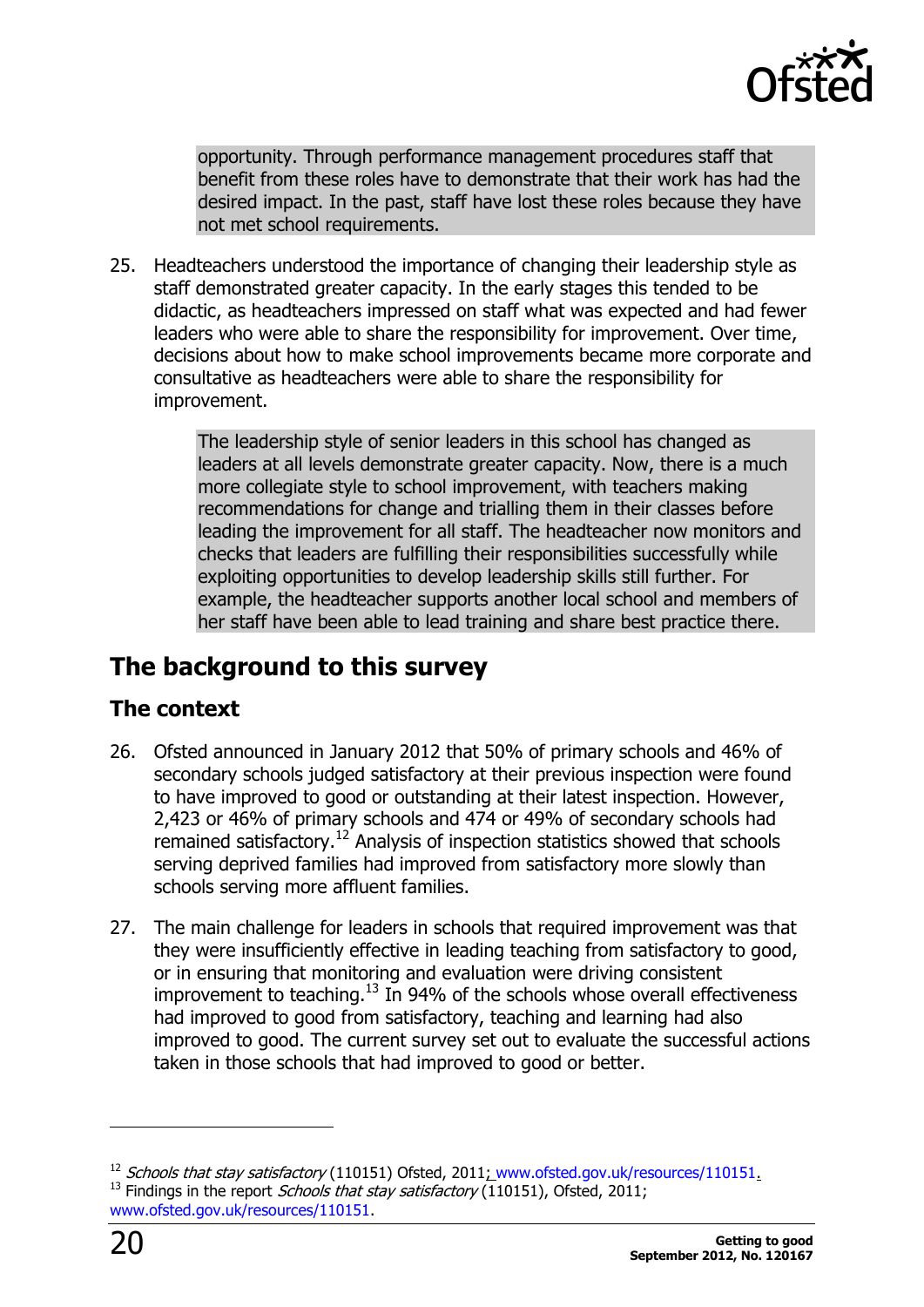

## <span id="page-20-0"></span>**Methodology**

- 28. For the purpose of this survey 12 good practice visits were made to schools in June 2012. Half of the visits were to secondary schools and the other half were to primary schools. Two of the secondary schools were academies and one of these was part of a hard federation with a high-performing secondary school.<sup>14</sup> Eleven of these schools were judged satisfactory overall at their previous inspection. One of these schools was previously issued with a notice to improve, but teaching and leadership were judged satisfactory. At the last inspection, 10 of the schools were judged to be good overall and two were judged outstanding. In all cases teaching and leadership were judged to be good or better.
- 29. During the good practice visits inspectors gathered evidence from discussions with the headteacher, other leaders, teachers, parents, pupils and members of the governing body. They observed lessons, scrutinised pupils' work and examined school records and policies, particularly those associated with teaching, tracking progress, performance management, school self-evaluation and development, monitoring and evaluation. Previous inspection reports and national assessment data were examined.
- 30. In April 2012, 13 headteachers attended two focus group meetings. In all cases their schools had been judged satisfactory at the previous inspection and good at the last inspection.
- 31. Schools were selected that served a spectrum of communities from those that experienced a high degree of social deprivation to others in more affluent areas.
- 32. In all the schools visited and those represented at the focus meetings, the headteacher had been in post since the previous inspection and had led the improvement resulting in the good judgement at the last inspection. In 11 of the schools visited the headteacher had been in post no more than two years prior to the previous inspection. This latter characteristic was not a criterion for selection for this survey, it was simply the observed pattern in the schools that were selected.
- 33. Individual good practice case studies for each of these schools visited can be found in the Good Practice section of the Ofsted website at: [www.ofsted.gov.uk/resources/goodpractice.](http://www.ofsted.gov.uk/resources/goodpractice)

-

 $14$  The term 'federation' describes collaborative leadership and governance arrangements between schools. There are two main types of federation: hard federations have a single governing body, while soft federations retain a separate governing body in each school, but have joint governance through committees with delegated powers.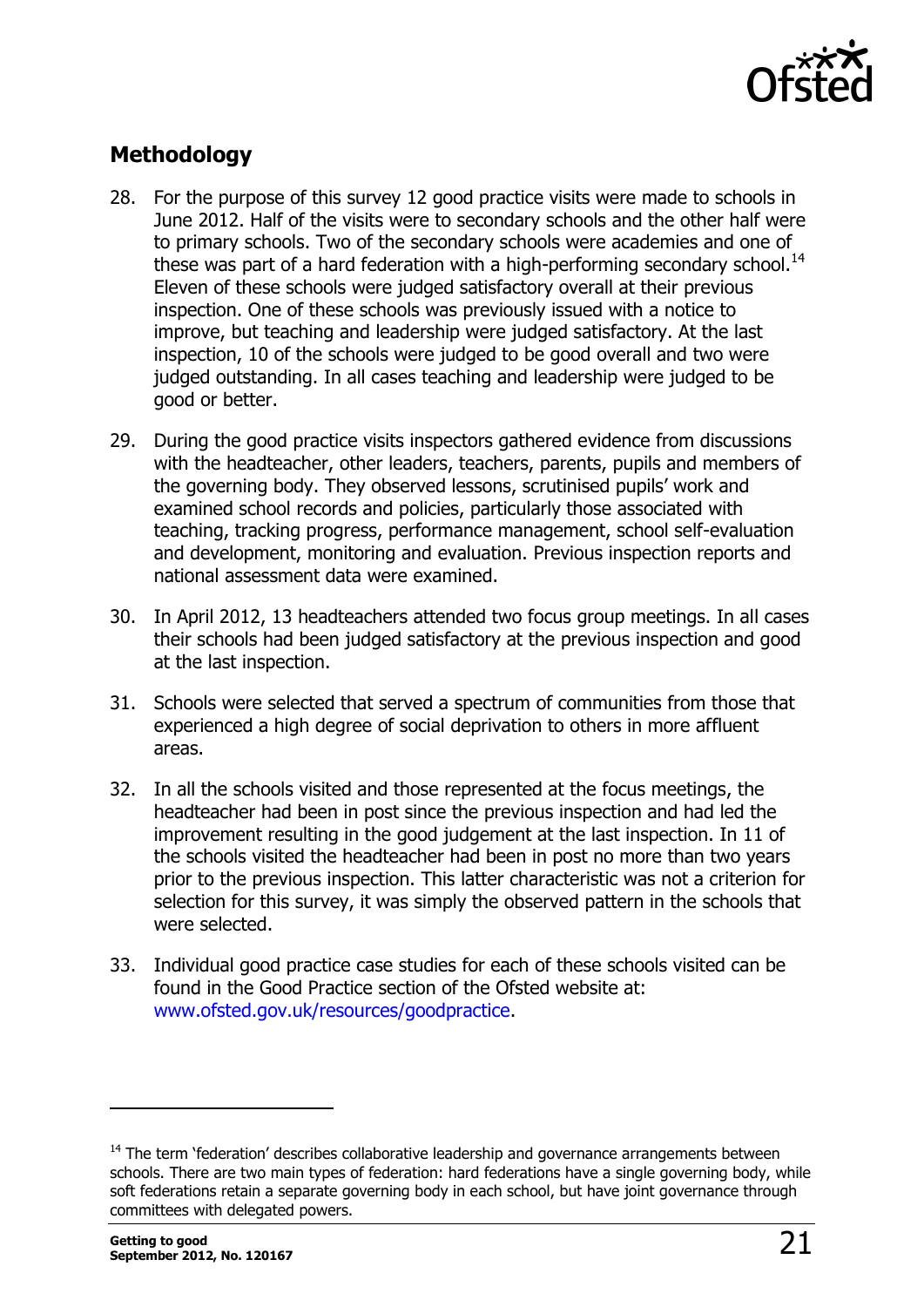

# <span id="page-21-0"></span>**Further information**

Leadership of more than one school (100234) Ofsted, 2011; [www.ofsted.gov.uk/resources/100234.](http://www.ofsted.gov.uk/resources/100234)

'Schools stuck in satisfactory'**,** HMCI announcement, January 2012; [www.ofsted.gov.uk/resources/NR2012-03](http://www.ofsted.gov.uk/resources/NR2012-03)

Schools that stay satisfactory (110151) Ofsted, 2011; [www.ofsted.gov.uk/resources/110151.](http://www.ofsted.gov.uk/resources/110151)

Sustaining improvement: the journey from special measures (070221) Ofsted, 2008; [www.ofsted.gov.uk/resources/070221.](http://www.ofsted.gov.uk/resources/070221)

Twelve outstanding secondary schools – excelling against the odds (080240) Ofsted, 2009; [www.ofsted.gov.uk/resources/080240.](http://www.ofsted.gov.uk/resources/080240)

Twenty outstanding primary schools, (090170) Ofsted, 2009; [www.ofsted.gov.uk/resources/090170.](http://www.ofsted.gov.uk/resources/090170)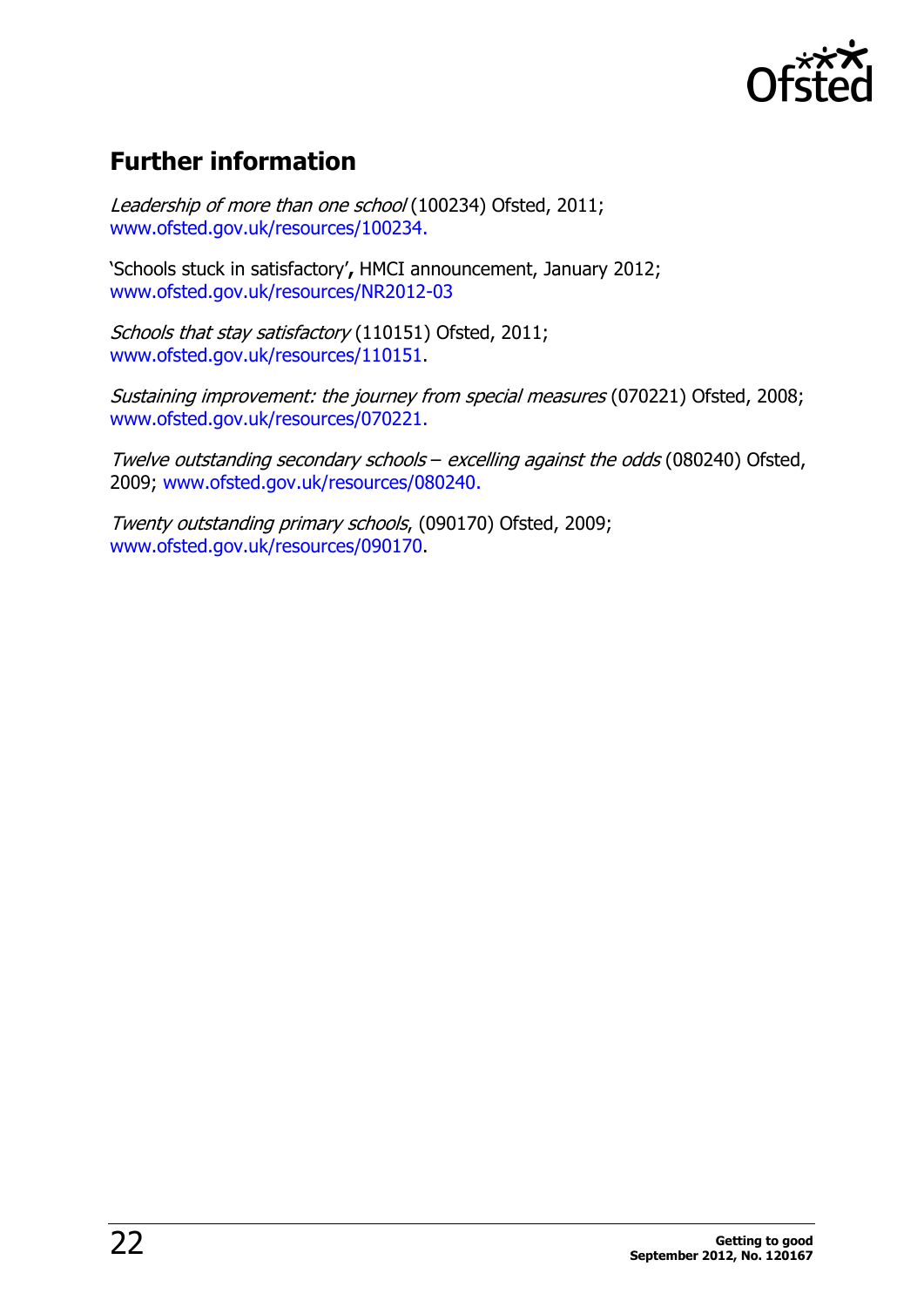

# <span id="page-22-0"></span>**Annex A: Contributing providers**

Further information about the good practice in each of the schools used to illustrate this report is available by following the hyperlinks below.

# <span id="page-22-1"></span>**Providers visited with hyperlinks to good practice examples**

| <b>School</b>                                                                                             | <b>Location</b>           |
|-----------------------------------------------------------------------------------------------------------|---------------------------|
| All Saints CofE Primary School<br>www.ofsted.gov.uk/resources/120212.                                     | Hammersmith and<br>Fulham |
| <b>Brookside Primary School</b><br>www.ofsted.gov.uk/resources/120226.                                    | Oxfordshire               |
| Dronfield Henry Fanshawe School<br>www.ofsted.gov.uk/resources/120225.                                    | Derbyshire                |
| <b>Ecclesfield School</b><br>www.ofsted.gov.uk/resources/120223.                                          | Sheffield                 |
| Highfields Science Specialist School<br>www.ofsted.gov.uk/resources/120224.                               | Wolverhampton             |
| <b>Highlands School</b><br>www.ofsted.gov.uk/resources/120227.                                            | Enfield                   |
| Jubilee Park Primary<br>www.ofsted.gov.uk/resources/120193.                                               | Sandwell                  |
| Mendell Primary School<br>www.ofsted.gov.uk/resources/120229.                                             | Wirral                    |
| St Benedict Biscop CofE (F) Primary School<br>www.ofsted.gov.uk/resources/120208.                         | <b>Staffordshire</b>      |
| St Clement Danes CofE Primary School<br>www.ofsted.gov.uk/resources/120228.                               | Westminster               |
| <b>Stockland Green School</b><br>www.ofsted.gov.uk/resources/120211.                                      | Birmingham                |
| Woodside High School, A Business & Enterprise<br>Specialist School<br>www.ofsted.gov.uk/resources/120222. | Haringey                  |